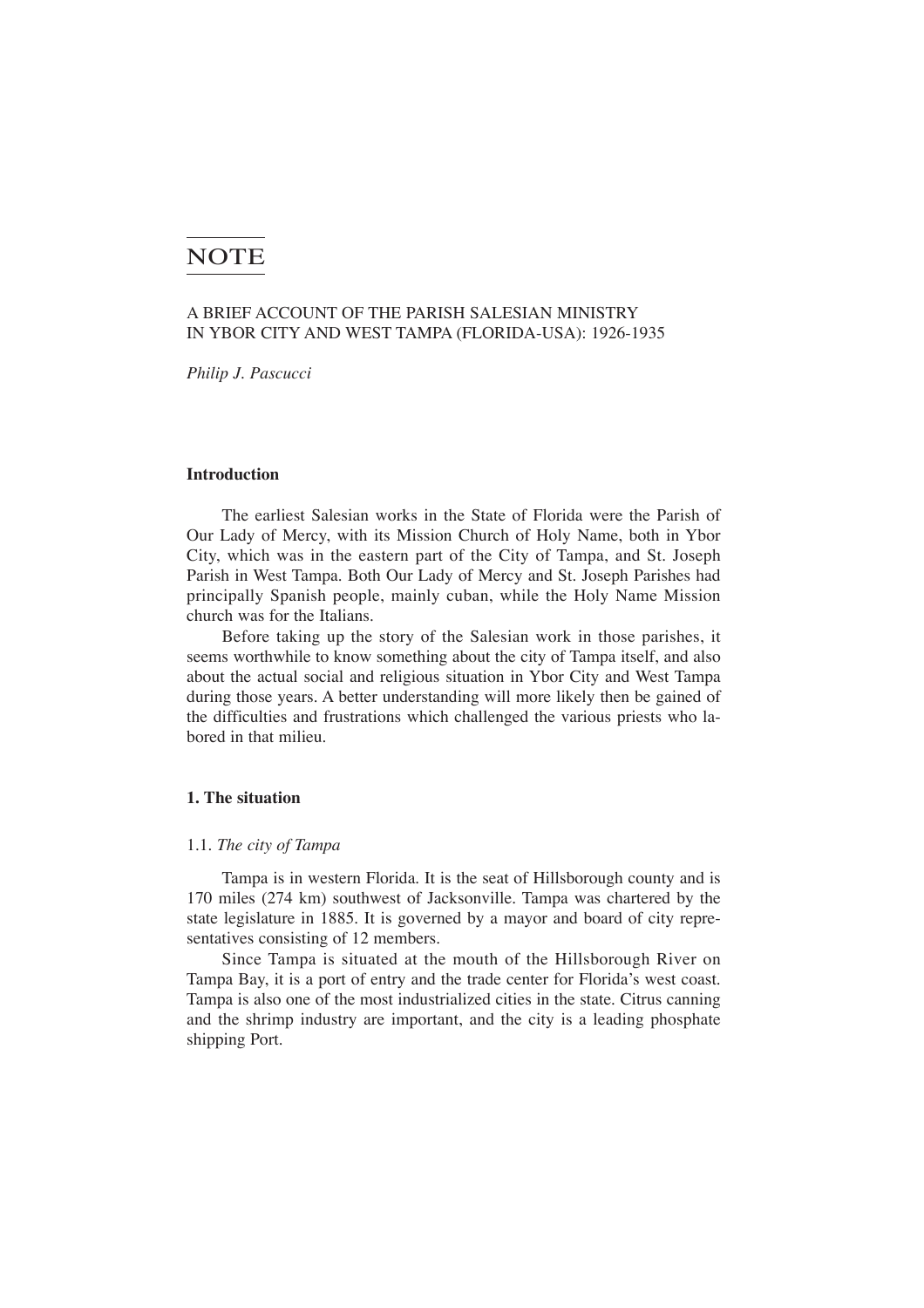Products manufactured in Tampa include fabricated steel, electronic equipment, cigars, beer, paint and fertilizers.

Tampa is the seat of MacDill Air Force Base. The Tampa Bay Buccaneers of the National Football League play at Tampa Stadium. Educational facilities include the University of South Florida and the University of Tampa. The latter was founded in 1931. It has a building of Moorish design beautifully situated in Plant Park. The University houses the Tampa Museum, which contains a fine collection of Venetian mirrors among its rare art objects.

Historically, Ponce de Leon visited the site of Tampa in 1521. He was followed by Panfilo de Narvaez in 1528 and Hernando de Soto in 1539. The real settlement of the site was made on March 5, 1823, when four companies of United States troops sailed into Tampa Bay from Pensacola and established the military post of Fort Brooke. Later the settlement was called by the Indian name of Tampa. In 1862, during the American Civil War, Union gunboats occupied the port. In 1898, during the Spanish-American War, the port was used as the embarkation point for United States troops en route to cuba. When the Panama Canal opened in 1920, seaborne traffic received a great impetus.

The population of Tampa in 1930, when the Salesians served the two parishes, was 101,161. In 1990 the population was 280,0151.

## 1.2. *The Church in Ybor City*

That part of Florida east of the Apalachicola River was erected by Pope Pius IX into a Vicariate Apostolic in the year 1857, and in 1870 into the Diocese of St. Augustine. The City of Tampa was in this new Diocese.

During the years 1887-1888 an outbreak of yellow fever ravaged the Tampa area. The deadly disease decimated the priestly ranks, killing three priests. Bishop John Moore, the ordinary of the Diocese of St. Augustine, then searched frantically for replacements. He wrote to Rev. John O'Shanahan, Superior of the Jesuits in Louisiana for help. It soon arrived in the person of Father Philip de Carriere. His diligent work among the fever victims prompted Bishop Moore to request the Jesuits to take responsibility for the spiritual health of all South Florida. They agreed. Father John B. Quinlan was sent late in 1889 to serve as pastor, while the Spanish-speaking Father de Carriere was his assistant. These two priests built the first Catholic church in Ybor City, Our Lady of Mercy, in 1890. Thus began the first serious efforts to minister to a fast growing flock.

<sup>1</sup> "Tampa", *The Encyclopedia Americana.* N. Y., International Edition Americana Corporation 1969, vol. 26, p. 238, and 1996, Vol. 26, p. 253.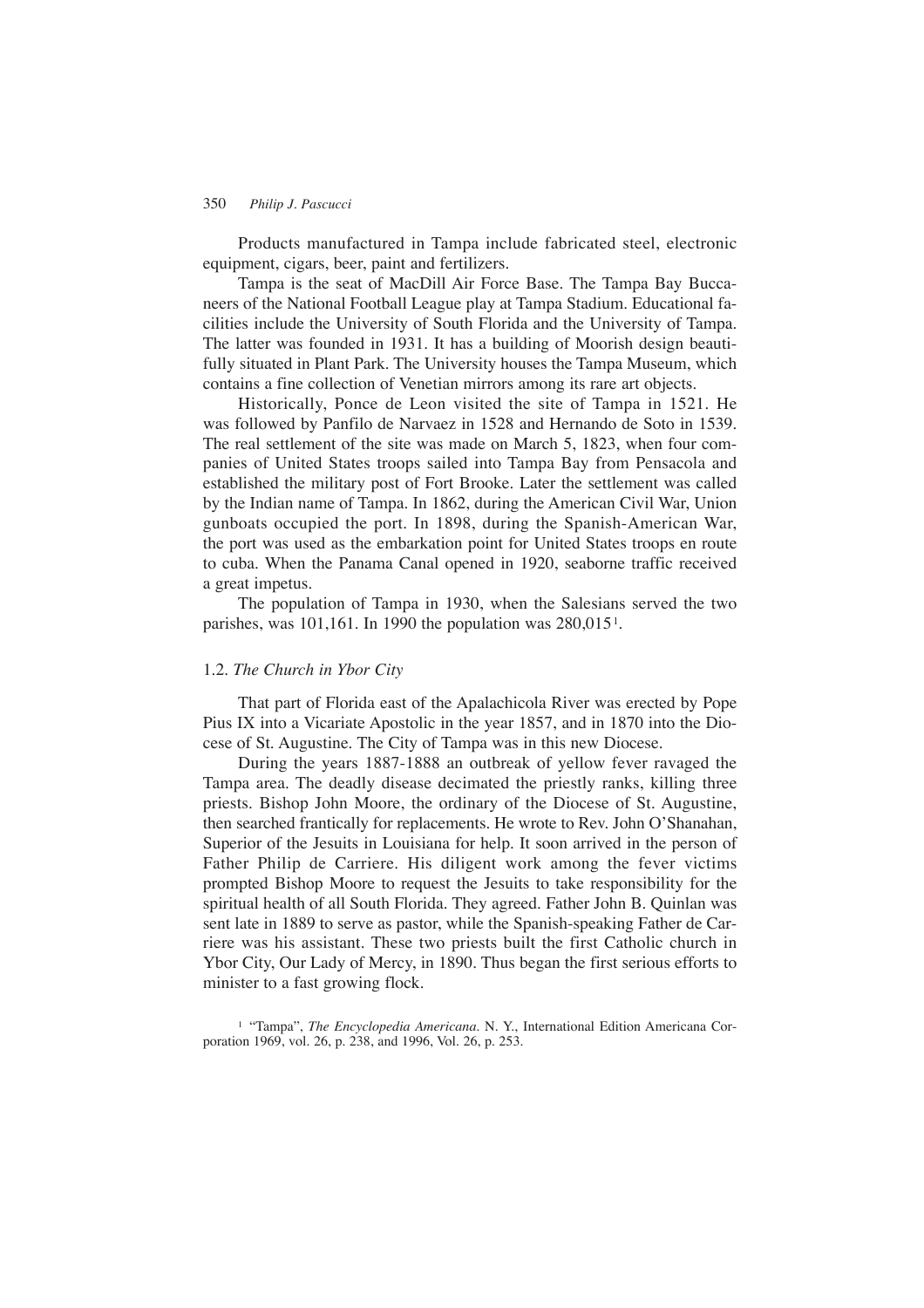Early in 1890, Father Quinlan wrote to Bishop Moore his assessment of the task he faced:

> "The Catholics of Tampa [meaning St. Louis Parish in downtown Tampa] are fervent, attend church regularly and approach the sacraments frequently […]. Besides these, there are 2,500 Cubans in Ybor City, all professing the Catholic religion; but, in general, they are not practicing Catholics".

In addition to the Cubans, Father Quinlan mentioned that Italian and Spanish Catholics resided in Ybor City and "already formed the nucleus of a congregation [which was] daily increasing". Not for a long time to come would a Catholic priest again speak so optimistically of possibilities for the Church in Ybor City.

Unfortunately, the church had, in part, compromised its position with the community by accepting donations from wealthy Spanish factory owners for the erection of Our Lady of Mercy church, even though it was a simple frame structure. This fact rankled the patriotic Cubans, who viewed the Catholic Church and the colonial Spanish government as twin oppressors of their homeland<sup>2</sup>.

## 1.3. *The builder*

In 1892, an energetic young Jesuit, Father William Tyrrell, came to Ybor City to replace Father Quinlan. He worked with such vigor that amazed even his detractors. He soon earned the name "Tyrrell the Builder" for his success in building churches, missions, and schools. But these accomplishments were not matched in building loyal congregations. There was enormous indifference toward religion and the church, accompanied by great ignorance of its teachings.

Father Tyrrell obtained the services of two Italian-speaking priests, Father Archille Vasta in 1896 and Father John A. DiPietro in 1903. Father Tyrrell believed that real progress was possible. However, in 1905, Father DiPietro wrote to Bishop William J. Kenny of St. Augustine, decrying the "slanders against the Catholic clergy and the Catholic Church circulating in Ybor City".

By 1911 not much had changed. In a plaintive letter to the bishop, Father Tyrrell asked,

> "Can anything be done to save so many of the Cuban and Sicilian and Italian population of this place, who are so indifferent about all religious practices? There have been devoted, good, and zealous priests and

<sup>2</sup> Gary R. MORMINO - George E. POZZETTA, *The immigrant world of Ybor City: Italians and Their Latin Neighbors in Tampa, 1885-1985.* Urbana and Chicago, IL. University of Illinois Press, pp. 210-211, *passim*.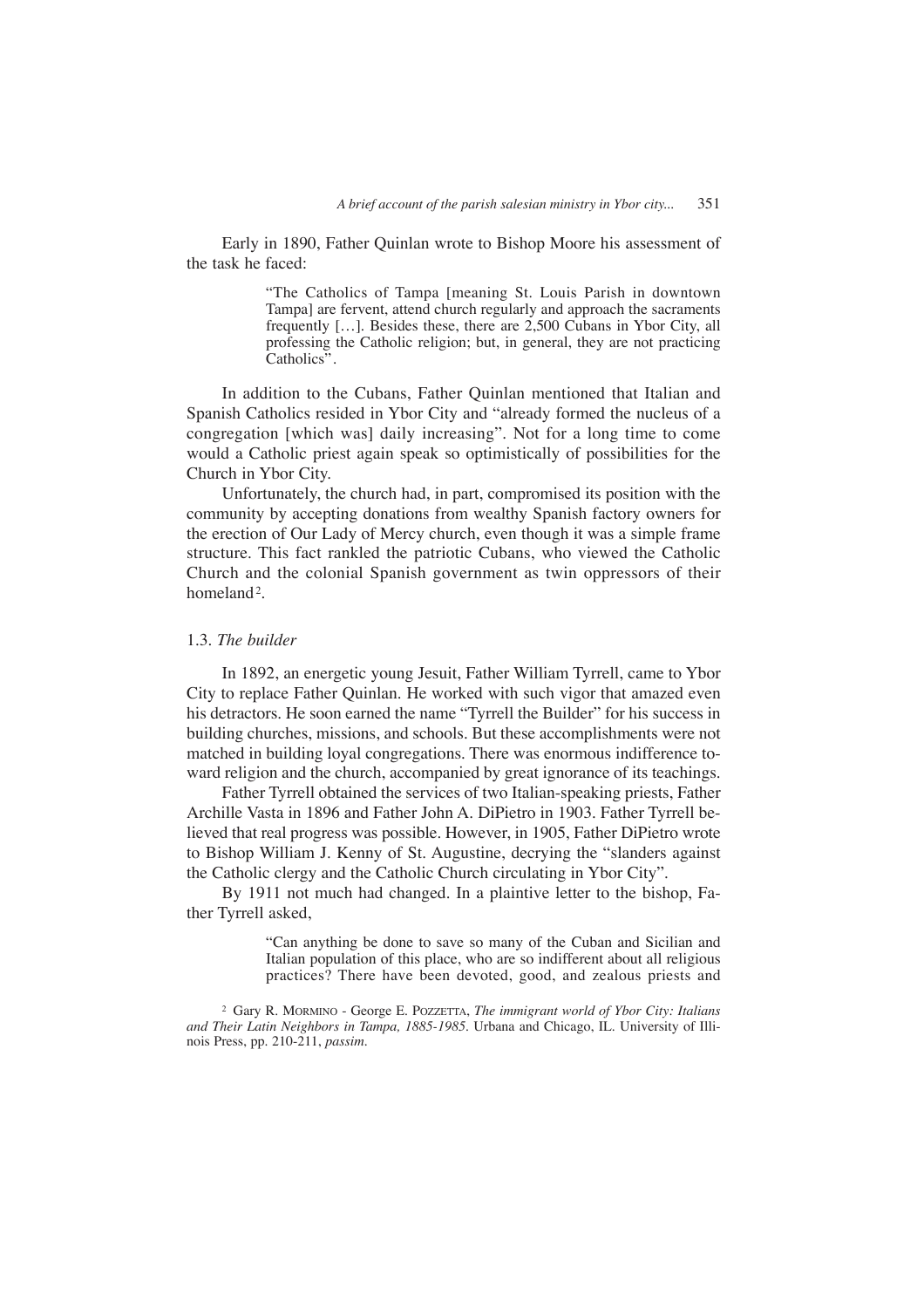Sisters working here for years, and yet it is hard to see the fruit of their labors".

Father Tyrrell estimated that there were 4,520 Sicilians living within 46 blocks, and that in other sections the Cubans and Spaniards were more numerous, thus bringing the total to about 10,000 souls who should be faithful members of the true fold, for they were baptized Catholics. Father Tyrrell carefully used the terms "Sicilian" and "Italian", "Cuban" and "Spanish" to distinguish the different identities in Ybor City.

Unfortunately, by 1920 it was clear that almost nothing had changed, as Father Tyrrell lamented in a letter to the bishop:

> "As this mission has no defined limits and has a moving population of Cubans, Spaniards, Italians and Sicilians who never come to church (not 3 percent of them), and most of them have no respect for religion or priests, and many will not have their children baptized and many are married outside the Church, it is very hard to say how many are Catholic<sup>"3</sup>.

## 1.4. *Bishop Curley, Father Dente and the Italian question*

Bishop Michael J. Curley was appointed Bishop of the Diocese of St. Augustine in 1914, and he remained until August 10, 1921, at which time he was promoted to the See of Baltimore. As a new generation of Italians came of age in the 1920's, hope stirred that perhaps the futility of past efforts could be reversed. Bishop Curley authorized the creation of an Italian parish and appointed an Italian-speaking pastor, Father Vincent M. Dente, S. J. A furor erupted when Father Dente, to expedite matters, acquired land in his own name so as to build the church, and his immediate superior in Tampa, Father S. Farrell, S. J., demanded that Bishop Curley remove Father Dente for violating his vow of poverty. After bitter letters among different persons, Father Dente was exonerated and remained<sup>4</sup>.

On November 7, 1920, Bishop Curley<sup>5</sup> delivered a speech in the Church of the Sacred Heart, Tampa, Florida. That speech concerned the so-called "Italian Question". Here are a few sentences from it:

> "They [Italian mothers] appreciate the dignity of motherhood. Their children are amongst the brightest in the schools of the land. They are fast

<sup>4</sup> *Ibid.,* p. 215.

<sup>5</sup> Michael J. Curley was born in Ireland in 1879. He was ordained on March 19, 1904. He was the Bishop of St. Augustine from 1914 to 1921, and was Archbishop of Baltimore from 1921 to 1939; the title was later changed to Archbishop of Baltimore and Washington in 1939. Bishop Curely died in 1947. Cf *1991 Catholic Almanac*, our Sunday Visitor, Inc., Huntington, IN.; cf also *New Catholic Encyclopedia*. Vol. 4, pp. 541-542.

<sup>3</sup> *Ibid.,* pp. 212-214, *passim*.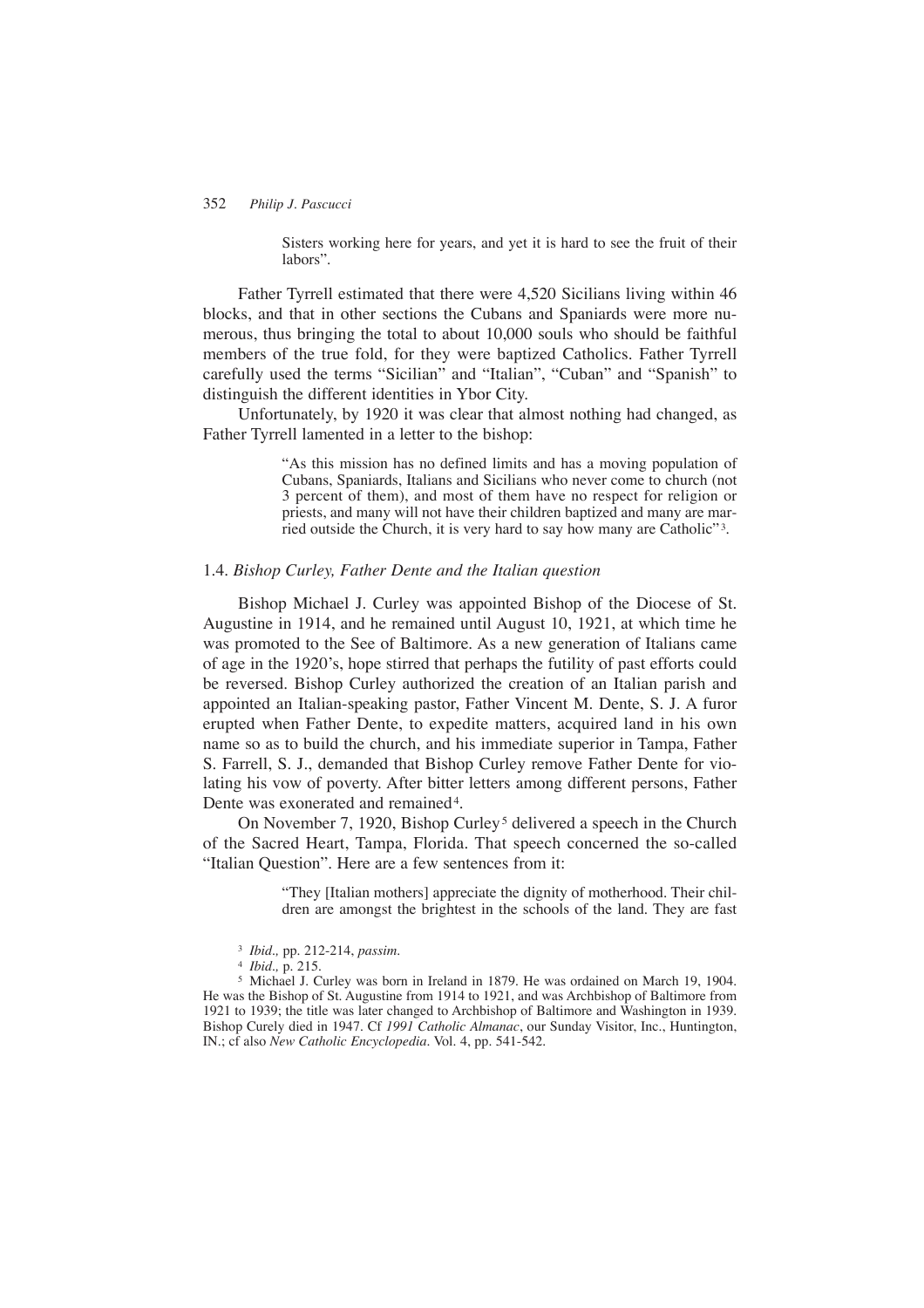forging ahead in our social life, occupying today high places in professions and in every walk of life.

Money is being spent in vast sums to protestantize a splendid people. Fifty years from now, if not before, the Italian element will be the most important element in our American population. What of their Catholic faith? If we are not up and doing, we shall see the sad spectacle of millions of them lost to the See of Peter, to the religion of Jesus Christ. What have we done for them? We have criticized them. We have written about them as problems, not as souls redeemed by the precious blood of the God-Man. We have allowed prejudice to blind us to the need of caring for their souls.

Here in Tampa I want to see something done for the preservation of the religion of our Italians. Amongst them are some of the best Catholics of the city. Let us in God's name take an interest in this work. Let us cease our destructive criticism. Let us do something worthwhile for the sake of the souls of the poor of our Italian colony in Tampa"<sup>6</sup>.

The Jesuit. Father Vincent Dente, as noted previously, was working and living in the midst of the Italian population. On November 15, 1920, a week after the above speech, Bishop Curley wrote a letter to Father Dente. In it he gave Father Dente some instructions. Here are a few quotes from that letter:

> "Practically nothing has been done for the large colony of ten thousand souls of that nationality [Italians]. The patent result is that very many are losing their faith, drawn from it by the constant activities of proselytizing agencies. These latter are at work amongst our people whilst we waste our time in foolish criticism. We must take action at once, or else be guilty before God of a great neglect.

> I place upon your shoulders the responsibility for this particular work in the city of Tampa. When it is a question of your doing work in the spiritual welfare of the Italians, there will be no parish limits. You may regard the whole city as your especial field in this line of work.

> Working along prudent lines, you will endeavor to raise funds to purchase a site for a new Italian parish church, where our Italian people can feel at home, where they will hear their own sweet tongue used as the medium of giving them God's word. The beginnings may have to be humble. You will need all the patience you can muster.

> It would be well to look forward to the establishment of a settlement house, where care can be taken of the needy and poor, where the little ones can find a centre of clean recreation, where aid can be given the poor mothers and where the church can give evidence that she is interested in the temporal as well as the spiritual welfare of her children.

> You are hereby given permission to solicit funds from any and all quarters towards the carrying on of this work. It is essentially God's work.

<sup>6</sup> Archives of the Province of St. Philip the Apostle, New Rochelle, N. Y., Tampa-Ybor City, Fl., Our Lady of Mercy Parish, folder 1. (Hereafter cited as Archives, Our Lady of Mercy Parish).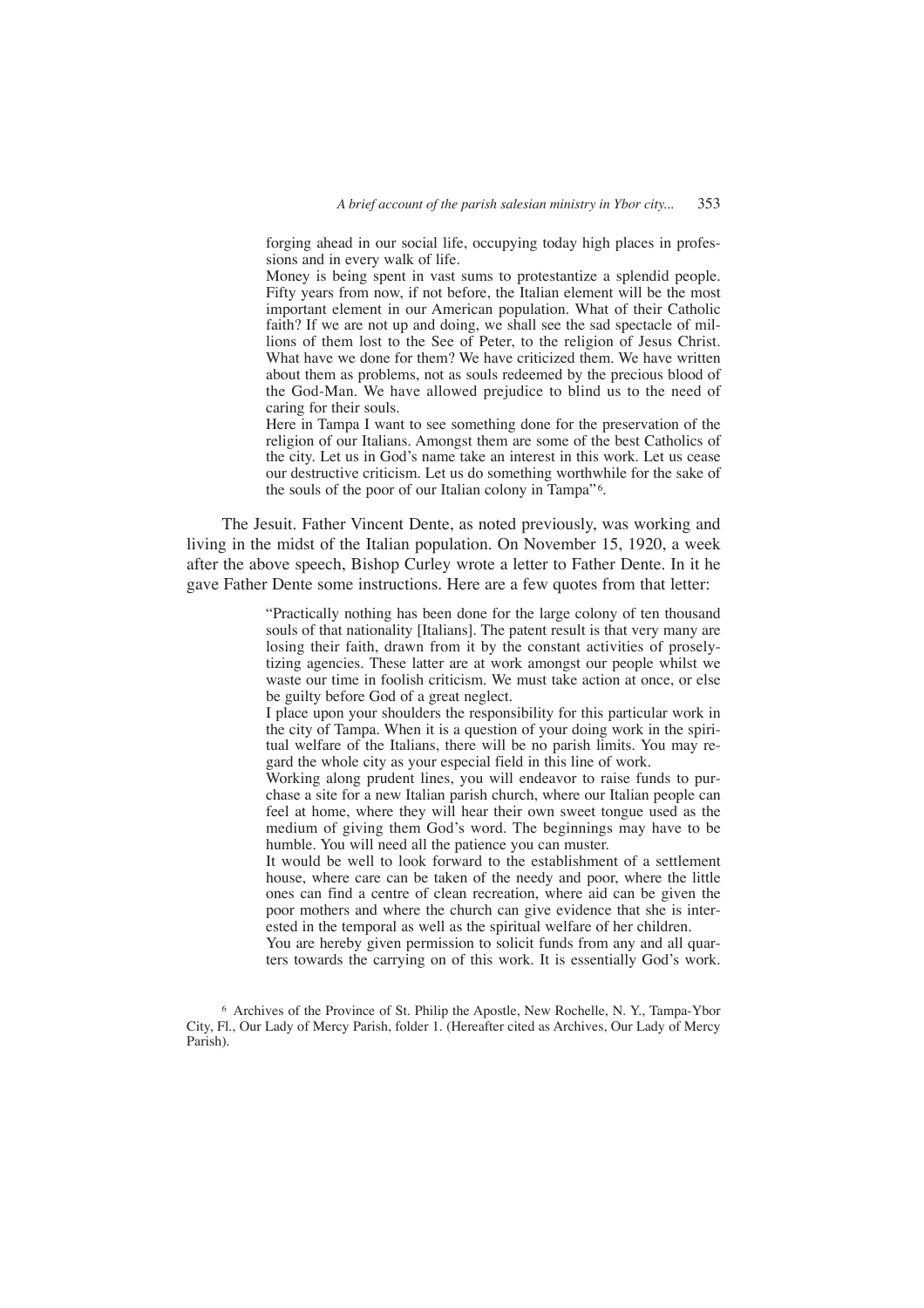Tampa has many needs. But she has none greater than this.

As proof of my good will in this matter, I am sending you a check for five hundred dollars. This you will deposit in the bank in the name of your new organization. Call it "The Catholic Italian Welfare Organization". I leave the naming of it to yourself and your committee. There are no finer people in the city than the little group I met at the Italian Club. I am really proud of them"<sup>7</sup>.

As mentioned above, Bishop Curley was promoted to the see of Baltimore on August 10, 1921, but before he left the Diocese of St. Augustine, he wrote another long letter to Father Dente, dated August 15, 1921. In it the Bishop shows his great concern for the italian Catholics of Tampa. Here are some sentences from that letter:

> "The Italians are there [in Tampa] in their thousands and for them nothing has been done in the past, and little is being done now in the only matter that really matters – the care of their souls. The thousands there now, represent millions in the years to be. If nothing is done for those who are with us now, what about the future generations?

> To my successor I leave it as a last request that the work already begun in a humble way be carried on. I deem it essential that a separate Italian parish should be established for the members of the Italian colony, with their own church and pastor speaking their own language.

> Hence, I fully favor and approve an Italian parish, the introduction of Italian Sisters, the conducting of a day nursery, and all such works as are calculated to bring the dear, poor, neglected people nearer to their God and their faith.

> Let us have no discussions about the Italians or the so-called Italian question. Let us do something for them and their little ones, future American citizens. For your zeal in their behalf, I have nothing but the highest praise. I know the difficulty of the work. I am aware of its seeming hopelessness at times. But we must not grow weary in the doing of good. To the little ones particularly we must go out in loving zeal. They are very precious in the eyes of God.

> My interest in the welfare of the people of this diocese is not going to die when I shall leave here, and nothing would give me greater pleasure than to return sometime to address a congregation of Italians in a neat little church in Ybor City"<sup>8</sup>.

When the furor mentioned above concerning Father Dente subsided, he renewed his efforts to find the necessary funds to complete the church building for the Italians. The new parish was called Most Holy Name. The first Mass was celebrated on Christmas Day, 1922, perhaps hoping that the selection of the birth of Jesus would provide extra blessings. Ironically, the church stood

<sup>7</sup> *Ibid.* <sup>8</sup> *Ibid.*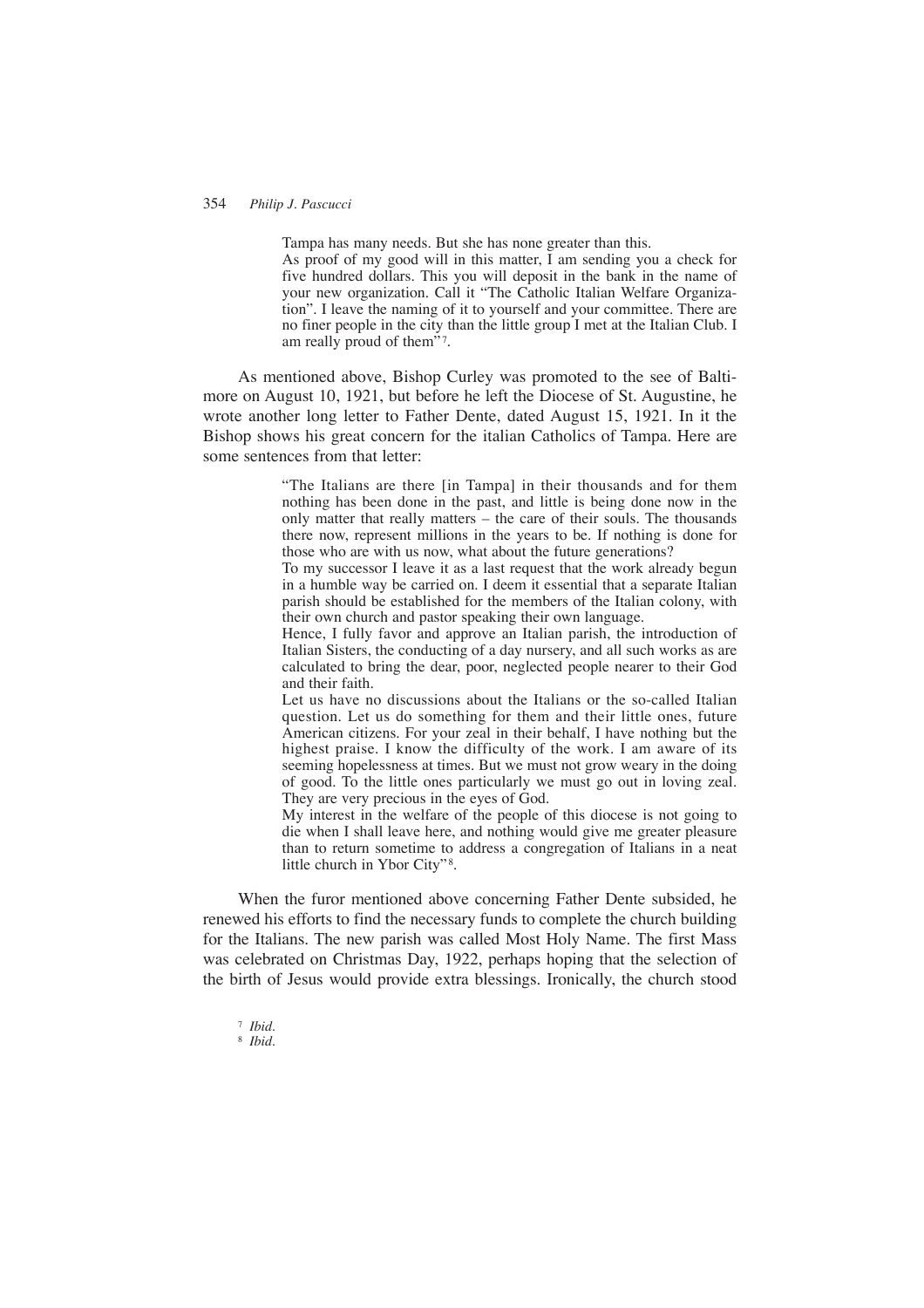within sight of its two great rivals, the Labor Temple and the Italian Club. To the expectation of its critics and the consternation of its benefactors, Most Holy Name never attracted more than a few hundred Italians and languished in financial difficulty. A 1934 survey estimated that of 437 members in the parish register, only 115 were active, almost all of them women<sup>9</sup>.

#### **2. The Salesians at Tampa**

The Jesuits returned the three churches – Our Lady of Mercy, Most Holy Name, and St. Joseph – to the Diocese of St. Augustine in 1926.

It so happened that in 1926, the Salesian Provincial, Father Emanuel Manassero<sup>10</sup>, met with Bishop Patrick Barry<sup>11</sup>, who, at that time, was the ordinary of the Diocese of St. Augustine, in order to consult with him about the possibility of opening Mary Help of Christians School in Tampa. It was during those negotiations that Bishop Barry, upon the suggestion of the Jesuit Superior in Tampa, requested the Salesians to take care of the churches which the Jesuits had relinquished.

To that request the following letter dated February 27, 1926, was sent to Bishop Patrick Barry:

> "Our Provincial, Very Rev. Father Manassero has written me from Turin, Italy, asking that I inform you that our superiors have decided to accept the proposals made for our work in Tampa, Florida. Father Manassero is expected to return in March and will then take the matter up directly. Thanking you for your kind interest in our work and asking your blessing on our Community, I remain Respectfully in Christ,

> > Rev. Thomas J. DeMatei, S. C. Sec."12.

<sup>9</sup> G. R. MORMINO - G. E. POZZETTA, *The immigrant world…,* p. 216.

<sup>10</sup> Emanul Manassero was born in Benevagienna (Cuneo, Italy), on September 13, 1873. In August, 1885, he entered the Oratory in Turin. There he came to be known by Don Bosco, to whom Emanuel went for the Sacrament of Penance. Don Rua admitted him to the novitiate in September, 1888, and on October 11 of the following year Don Rua received his perpetual profession. Emanuel Manassero was ordained a priest on Holy Saturday, April 4, 1896. From 1919 to 1927 he was Provincial of the United States. It was during his term of office that the San Francisco Province came into being in 1926. Father Manassero saw to the construction of the Church of SS. Peter and Paul in San Francisco. After a number of additional assigments, he retired to Sacro Cuore Parish, Rome, and after suffering much from a stroke, he died on May 29, 1946, at the age of 73. Cf the obituary letter for Father Emanuel Manassero.

<sup>11</sup> Patrick J. Barry was born in Ireland in 1868. He was ordained on June 9, 1895. He was appointed Bishop of St. Augustine in 1922, and died there in 1940. Cf *1991 Catholic Almanac*.

<sup>12</sup> Archives of the Diocese of St. Augustine. A xeroxed copy is in the Archives of the Province of New Rochelle, N. Y., Tampa, Ybor City, Our Lady of Mercy Parish, folder 21.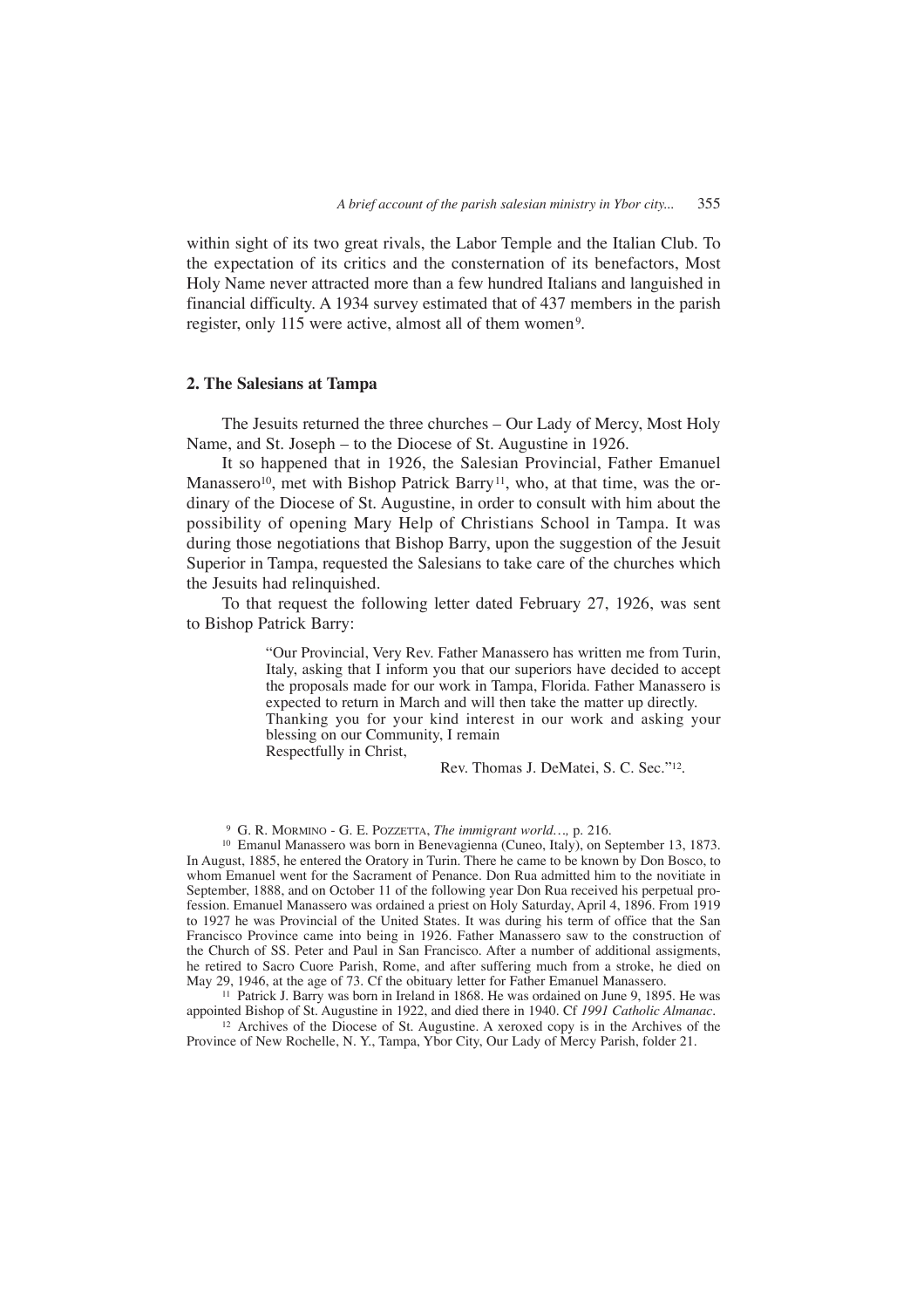On August 2, 1926, Father Manassero wrote to Bishop Barry that three Salesians would arrive in Tampa on August 14th and assume the work of caring for the three churches. The three Salesians were Father Rinaldo Bergamo<sup>13</sup>, Pastor and Superior; Father Philip Pappalardo<sup>14</sup>, and Father Anthony Moi15. He then asked that the usual faculties for the priests be forwarded to them, c/o the Jesuit Fathers of Sacred Heart College at Tampa.

## 2.1. *The arrival of the Salesians*

According to the *Chronicle* of Mary Help of Christians School, to which canonical community the three churches later belonged:

> "The first Salesians went to Tampa, Florida, in 1926. The first four Salesians (three were priests and one a lay Brother) reached Tampa on Friday, August 13, 1926. As soon as they left the Union Station in Tampa, they were greeted by a terrific downpour of rain, so characteristic in sub-tropical regions. It was only on September 17, 1928, when the first Mass was celebrated at the Mary Help of Christians School, and it was after the middle of September of that year that the first boys arrived. They were the Diaz brothers, Aquilino and Charles, from Ybor City"16.

<sup>13</sup> Rinaldo Bergamo was born in Romano di Lombardia (Bergamo, Italy), on August 24, 1893. He became a Salesian in Italy, served in the Italian artillery during the four years of World War I. He was ordained on the feast of SS. Peter and Paul, in Turin, Italy, on June 29, 1921. Father Bergamo earned the degree of Doctor of Letters from the Royal University of Turin. He came to New York on January 14, 1922. He served as Director in various schools and parishes in the East. He was the first Pastor when the Salesians went to Ybor City, Fl., and the first Director of the Mary, Help of Christians School in Tampa. After that Rectorship Father Bergamo went to the California Province and remained there the rest of his life. He was Pastor and Director of the house of theology in Aptos, California. Father Bergamo died of cancer, on August 16, 1956, at the age of 63. He had been 45 years a Salesian, 35 years a priest, and a Director for 23 years. Cf the obituary letter for Father Rinaldo Bergamo, by Father Alfredo J. Cogliandro, Provincial, August 17, 1956.

<sup>14</sup> Philip Pappalardo was born in 1880. He worked in the New Rochelle Province in Ybor City and at the Salesian School in New Rochelle. He returned to his native Italy and worked there for a number of years. He died in Rome, on June 8, 1965, at the age of 85. Cf Salesian necrology.

<sup>15</sup> Anthony Moi was born in Ussassai (Nuoro, Italy), on December 14 1883. He began his novitiate in 1909, in Lombriasco, Italy, but he went to Mexico before the novitiate was over. Eventually he professed triennial vows in 1915 in Guadaljara and perpetual vows in Mexico City, on January 25, 1928. After philosophical studies he worked in Mexico City. He was ordained a priest on May 22, 1921. He came to the United States in 1926. Father Moi was well versed in languages and taught them in our schools. He worked in the Antilles and then again in the United States. Eventually Father Moi returned to his native country and later left the Society.

<sup>16</sup> *Chronicle of Mary, Help of Christians School, 1926-1939,* pp. 1 and 5. The *Chronicle* is in the Archives of the Province of St. Philip, the Apostle, New Rochelle, N. Y. (Hereafter cited as *Chronicle, 1926-1939)*.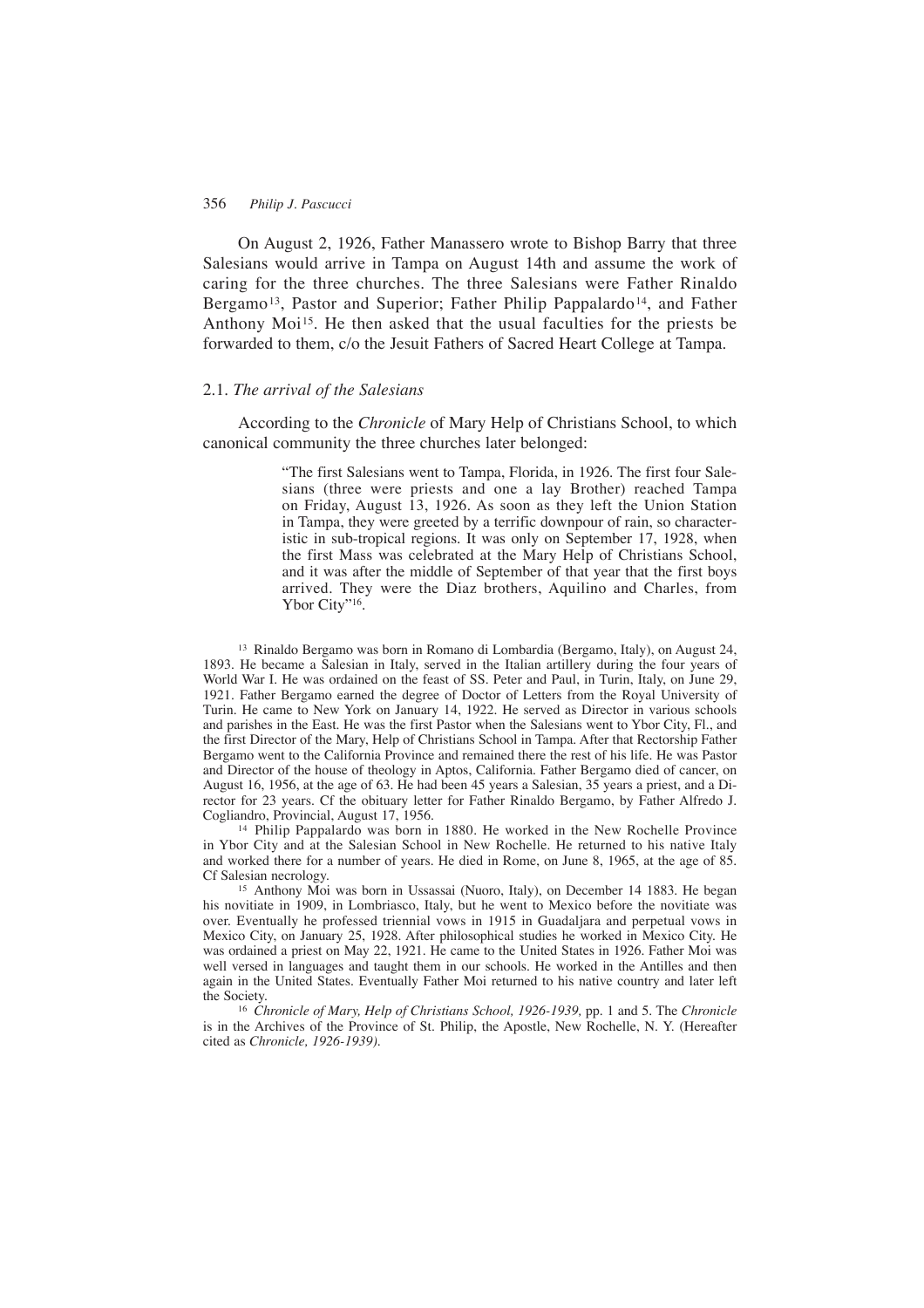So runs the *Chronicle* of Mary Help of Christians School. It is, therefore, clear that the first work actually undertaken by the Salesians in Florida was the spiritual care of the Latin population in Ybor City and in West Tampa.

Although the Salesians began their stay in Ybor City and in West Tampa on August 13, 1926, the canonical erection of the community was signed only on June 1, 1932, by the then Rector Major, Father Peter Ricaldone 17.

However, the Salesians were there barely five days when, on August 19, Father Bergamo sent an urgent telegram to Father Manassero, saying: "Pappalardo getting more nervous. I thought nervous breakdown was going to pass. Unfortunately it does not. I need another man at his place. Please act at once"<sup>18</sup>. Was this a portent of a troubled stay for the Salesians? Let us read on to find out.

On December 12, 1926, Father Bergamo wrote to Father Emanuel Manassero, the Provincial, that he felt very inadequate for the work. His principal reasons were that he found the work unsettling for his nerves, the lack of interest in church on the part of the people, and lastly he lamented the quality of his English for preaching to the American parishioners. Nevertheless, Father Bergamo remained as Pastor and Director of the Salesian community in Tampa 19.

## 2.2. *Report regarding religious instruction*

On April 7, 1927, Father Bergamo wrote a report on the number of children receiving religious instruction and the method used at Our Lady of Mercy Church and at Holy Name church. The note was sent to Rev. J. Nunan in St. Augustine, Florida. The report stated the following:

"Our Lady of Mercy church, Ybor City:

1) There is a Parochial School.

2) 320 boys and 405 girls, making a total of 725 children receive religious instruction.

3) 675 children receive religious instruction in the Parochial school, where they have one or two questions of the catechism explained every day.

4) About 50 children from Public school attend Sunday School, where the Catechetical method is adopted.

Holy Name Church, Ybor City:

1) There is no Parochial School.

2) About 70 girls and 25 boys receive religious instruction at Sunday

- <sup>17</sup> Archives, Our Lady of Mercy Parish, folder 12.
- <sup>18</sup> *Ibid.,* folder 3.
- <sup>19</sup> *Ibid.,* folder 4.

<sup>20</sup> Archives of the Diocese of St. Augustine. A xeroxed copy is in the archives of the Province of St. Philip, the Apostle, Tampa-Ybor City, Our Lady of Mercy Parish, folder 21.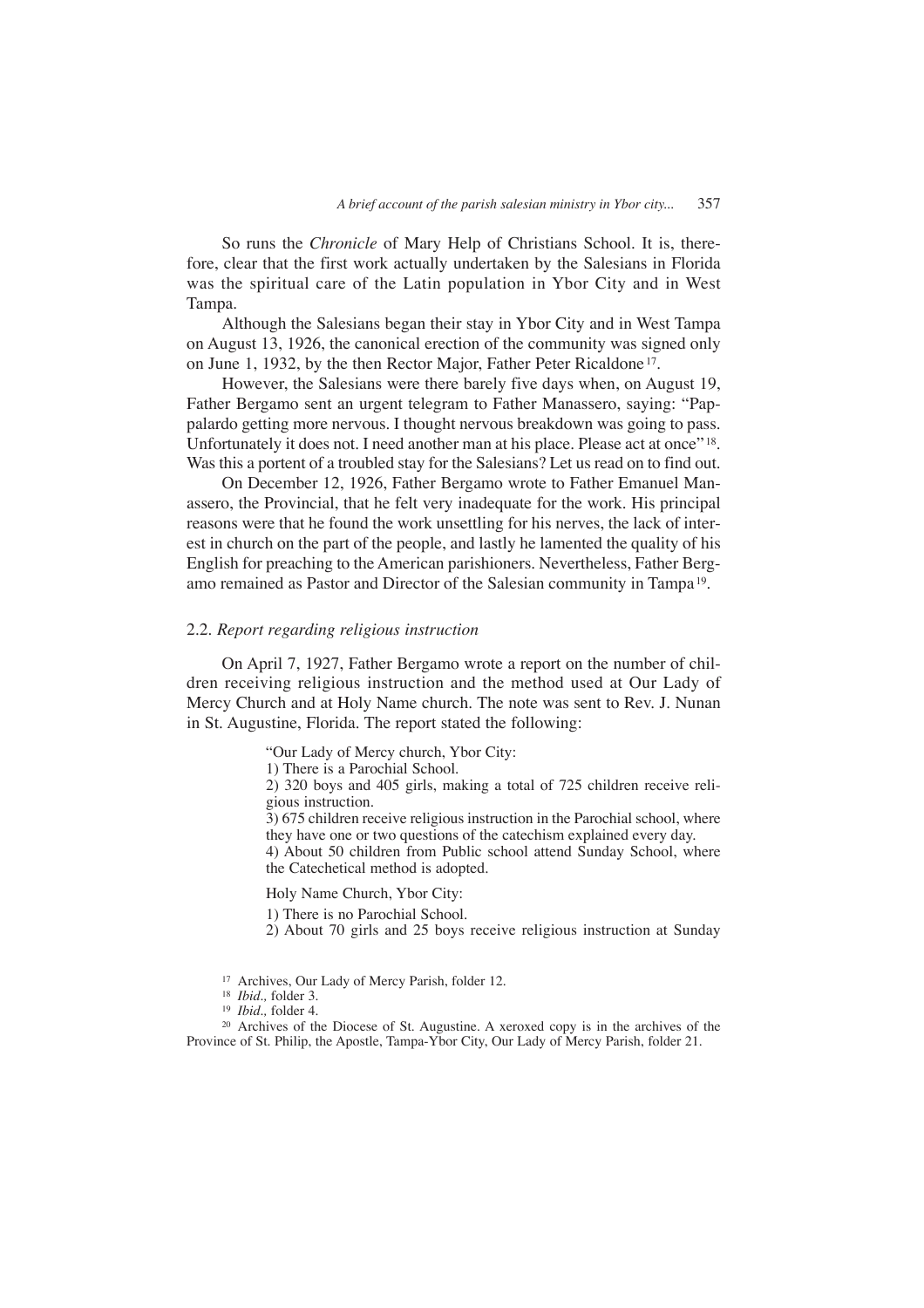School. Out of the 70 girls about 60 have additional religious instruction under form of a short sermon twice a week, after sewing class"<sup>20</sup>.

#### 2.3. *Financing a loan*

With a view to providing the boys of Our Lady of Mercy Parish with facilities for more advanced education, an extensive wing was added to the school in 1927, with an excellent social center containing appointments for the most varying activities.

In order to build that wing, The Salesians at Our Lady of Mercy Church negotiated a loan of \$50,000 through a Mr. Goldman, from the Salesians in New Rochelle. New York. The following letter was written on January 9, 1927, by Father Rinaldo Bergamo, the Pastor at Our Lady of Mercy Parish, to Father Manassero, the Provincial. In the letter Father Bergamo asked the Provincial to negotiate a loan of \$50,000 for the Parish of Our Lady of Mercy.

"V. Reverend and dear Father Provincial,

The plan for an additional building to this parochial school to be erected with the purpose of giving room for more teaching & club halls and for a temporary location of an orphanage met the full approval of His Lordship, the Bishop of St. Augustin [sic], Fla.

According to your economical scheme we are now asking you to get from any bank in New York the loan of about \$50,000 (fifty thousand dollars) at the lowest possible interest. If such a loan can not [sic] be given directly to this Parish of Our Lady of Mercy through a note signed by the Bishop of St. Augustin [sic] kindly please to borrow the money and turn the loan to this Parish, which will undergo all the obligations for interests and ammortization [sic] and for joined expenses. Very trury yours in Xst,

Rev. R. Bergamo, S.C. Pastor of Our Lady of Mercy P. Barry Bishop of St. Augustin Fla"<sup>21</sup>.

Father Manassero then wrote a letter in Italian on January 27, 1927, to Father Bergamo. The following is a translation of the salient facts from that letter, regarding the loan.

> "The two [Provincial] Councilors agree about the method of loan which we decided upon obtaining for this parish, with a guarantee from the Bishop.

> I will have to prepare an appropriate decision of the Missionary Society and take it to Mr. Goldman, in the company of the treasurer. I will need a few days for this.

> Then, Mr. Goldman assures me that the loan will be granted to us with an open account. You must prepare 10 post dated checks of \$5,000.00 with your signature and the Bishop's guarantee, writing them in the way

<sup>21</sup> Archives, Our Lady of Mercy Parish, folder 5.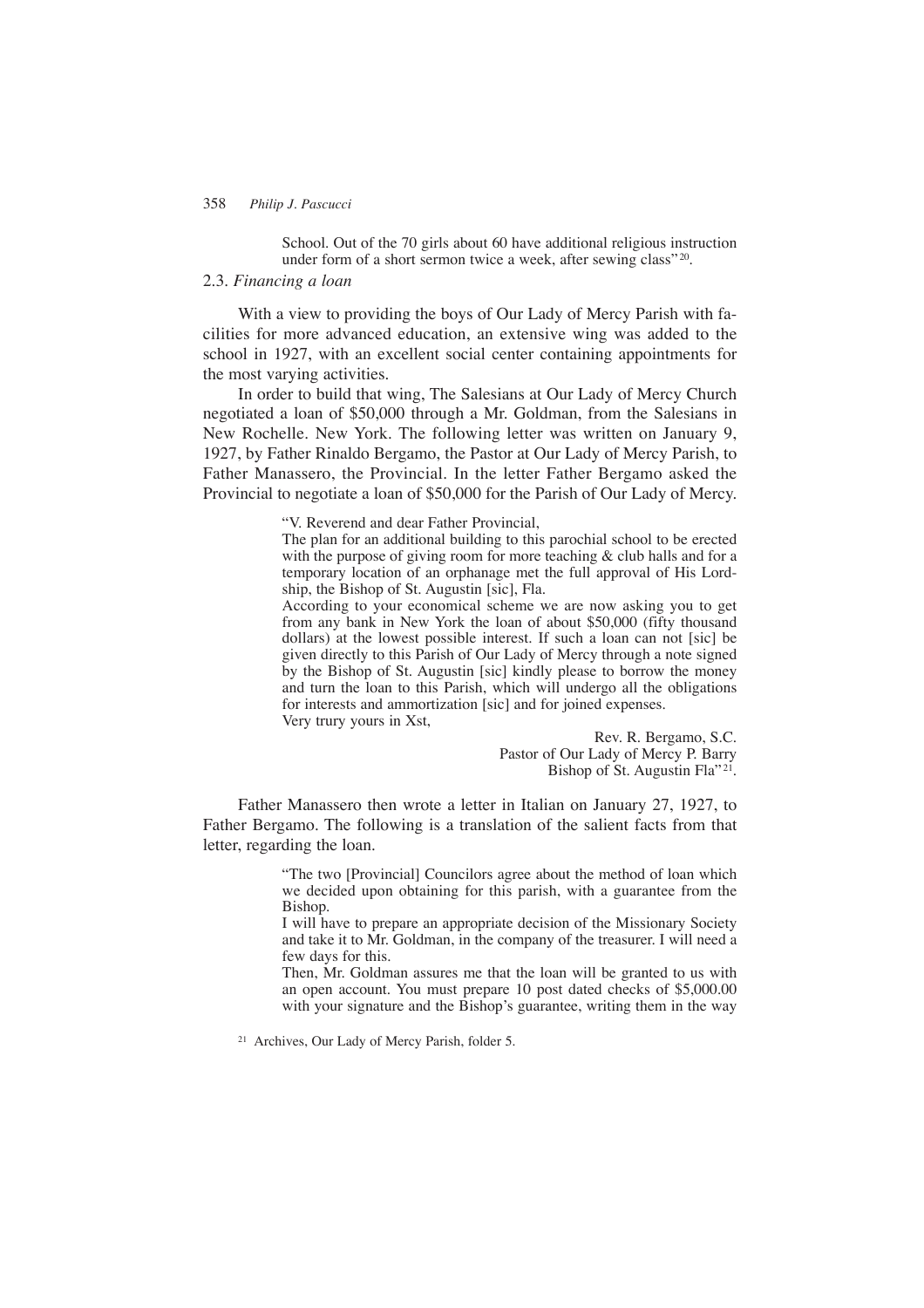I am doing at the bottom of this letter.

The phrase "on demand", will mean that there will be no need to renew the post dated checks on the usual expiration of three months.

You could send the post dated checks one at a time, whenever you need money; or better, send them all together, so that it would only suffice to write or telegraph for the amount you need for one or more. It is better that these letters or telegrams be sent to Father DeMatei, [the Provincial secretary] in order to avoid delays in case of my absence".

The following is the model Father Manassero sent for writing the notes and obtaining \$5,000.00 at a time:

> "On demand we promise to the Missionary Society of the Salesian Congregation, Five thousand and 00/100 Dollars with interest at 5% Payable at 148 Main Street, New Rochelle, New York. Church of Our Lady of Mercy, Ybor City, Tampa, Fla. Each note was signed: Rev. R. Bergamo, S. C. Pastor and Treas. Each note was also signed: Rt. Rev. P. Barry, Bp. of St. Augustine" <sup>22</sup>

It seems that the new Provincial, Father Richard Pittini<sup>23</sup>, wrote to Bishop Barry about the matter, but that letter is not extant. The following letter is the Bishop's reply, from Miami Beach, Fla., and dated January 24, 1928:

"Very Rev. Dear Fr. Provincial,

Your letter just now reached me here  $\&$  [sic] caused me some surprise. I do not recollect that I ever borrowed any sum of money from Mr. Goldman and, therefore, I cannot deposit any sum with him for the purpose indicated. Your Fathers in Ybor City negotiated a loan with their superior. If that must be paid I presume it must be to you & [sic] at a time convenient for your Fathers. When the Ybor City superior wishes to refinance that loan I shall gladly endorse his paper for the amount he has borrowed from his order.

The original transaction was suggested  $&$  [sic] adopted by your Fathers  $\&$  [sic] their superior  $\&$  [sic] we were led to believe that it would be an easy matter to carry the loan in that way. If that is the way Mr. Goldman wishes to do business, after the assurances we've had we do not care to have any further dealings with him,  $\&$  [sic] as soon as Fr. Bergamo re-

<sup>22</sup> *Ibid.,* folder 6.

<sup>23</sup> Richard Pittini was born in Tricesimo (Udine- Italy), on April 30, 1876. He was ordained a priest on January 22, 1899, in Montevideo, Uruguay, having gone there as a missionary immediately after his profession in 1893. From 1923 until 1927 he was the Provincial of the Province of Uruguay and Paraguay. He spent thirty years in those two countries. In 1927, Father Pittini was appointed Provincial of the New Rochelle Province. His great preoccupation as Provincial was vocations. In 1933 Father Pittini's term as Provincial ended, and in 1935 he was chosen to be the Archbishop of Santo Domingo. He was ordained bishop on December 10, 1961. Cf the obituary letter for Mons. Richard Pittini.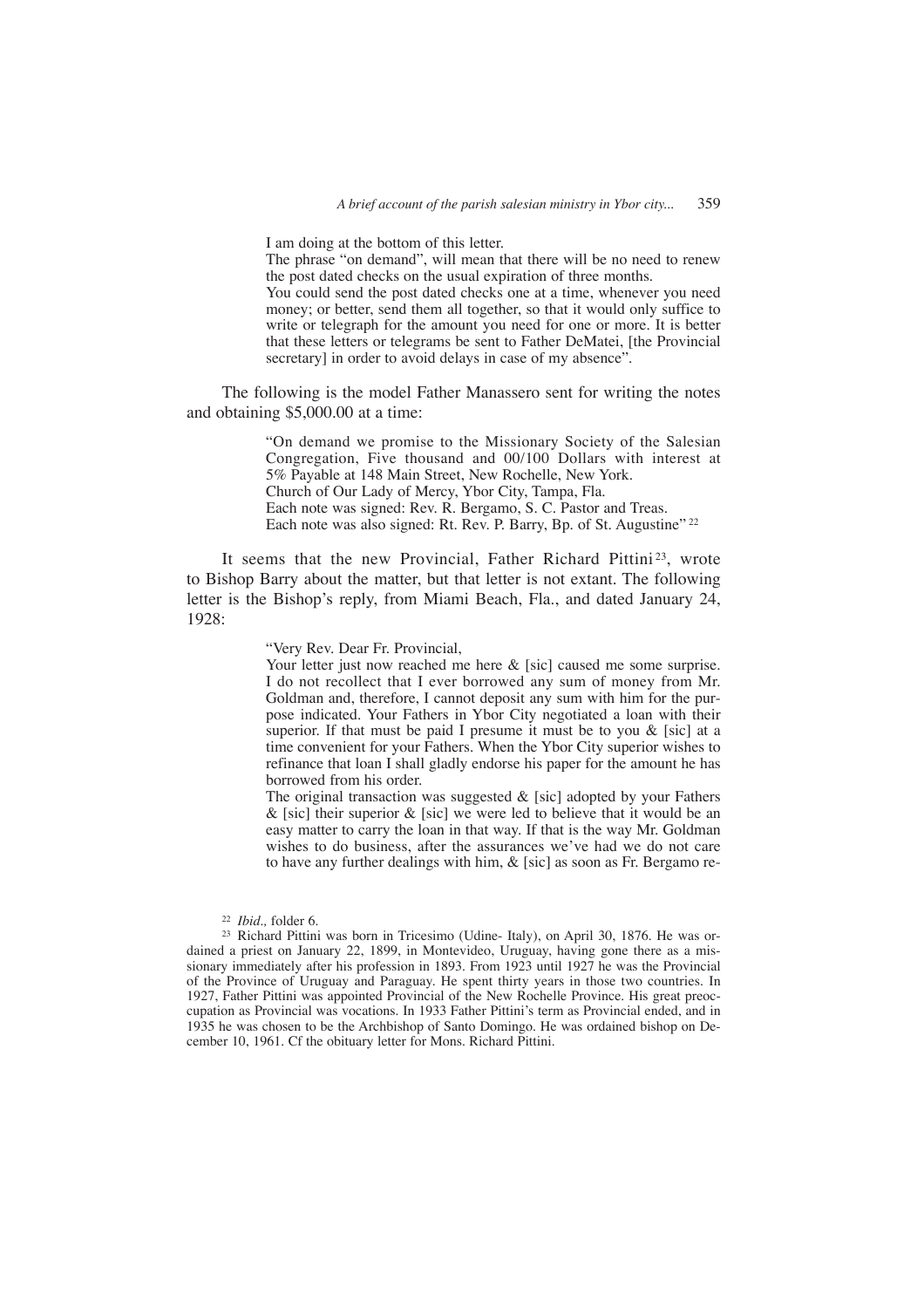finances his indebtedness to you that matter shall be closed. I am sending your letter to Fr. Bergamo. With very best wishes, I am,

Yrs. sincerely, P. Barry"24.

A new promissory note was written, and this time it was also signed by Bishop Barry.

#### 2.4. *Father Bergamo*

On October 6, 1927, Father Bergamo wrote to the new Provincial, Father Richard Pittini, a letter in Italian. A translation follows.

"Very Reverend Father,

It is not my intention to cause troubles, but I feel that, unfortunately, I might be an involuntary cause. Every day that passes leaves me always more nervous and depressed. Frequently, closed in my room, I pace, cursing the moment in which I came here. The superior knew for a long time that parish work is not for me, and that I am not adapted to be a superior.

I did not become a Salesian to be a pastor, and I am not too firm with myself and with others to be a Superior. On the other hand, parochial affairs here ought to be organized differently and with other personnel, if one truly wishes to reach some conclusion. It is a very difficult mission, for which I have neither the energy nor the ability. Moreover, as I have said also to the Extraordinary Visitor, none of the confreres, except, perhaps one, is happy to remain here. Therefore, it is not possible to create a reliable and stable atmosphere.

A good part of the week, beginning with Saturday, I have a headache, and I foresee that what I fear will come, which, a number of times I expressed to Father Manassero [the previous Provincial] with the statement, «I will finish, against my will, by becoming neurasthenic». I feel the effects of having been placed mistakenly here and there every year, and to have had the duty of taking charge here of affairs for which I had given the Superior unfavorable opinions. In my excitement, sometimes I cannot control what I think and what I would be forced to do.

Beginning this coming new year I have decided to give up everything next June, but if I continue in this way, I will be forced to do that much sooner. Many things which I see or which I believe I see and which I feel in myself, I cannot write.

I offer you my respect.

Devotedly in C. J., R. Bergamo, S. C."25.

<sup>24</sup> Archives, Our Lady of Mercy Parish, folder 8.

<sup>25</sup> *Ibid.,* folder 7.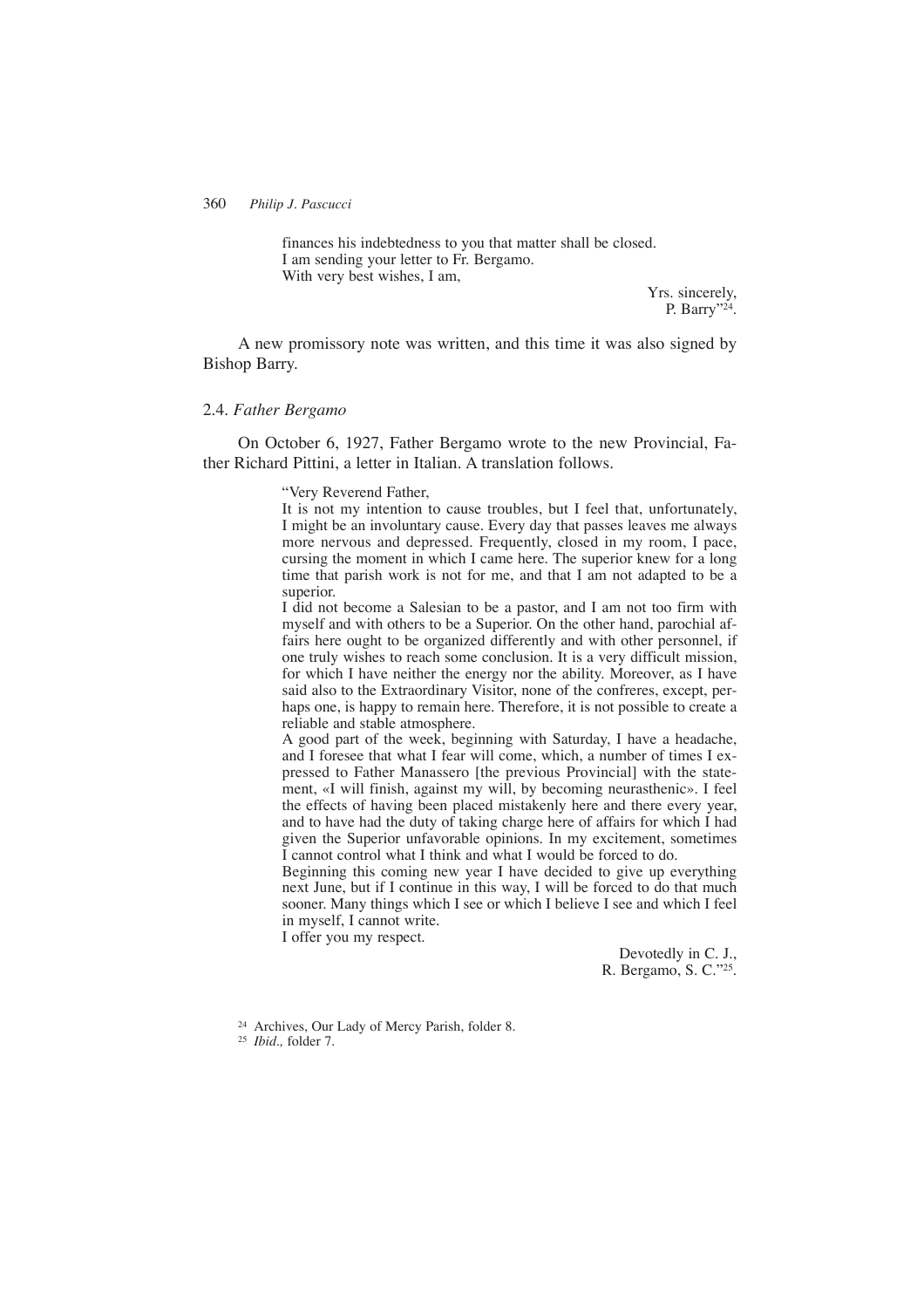In spite of the above letter, Father Bergamo remained at Our Lady of Mercy Parish as Pastor and Superior of the Salesian community until the middle of September, 1928, at which time he was appointed the first Director of the newly opened Mary, Help of Christians School in Tampa.

## 2.5. *Financial woes of our Lady of Mercy Parish*

The Great Depression struck in late October, 1929, with the crash of the stock market and the failure of banks around the country. As a consequence churches and organizations suffered losses also. The struggling Church of Our Lady of Mercy in Ybor City was no exception. Messrs. Lucas and Twomey were the attorneys for the Salesians in Tampa, and Father Pittini wrote to Mr. Lucas concerning the inability of the Pastor at Our Lady of Mercy church to pay the amortization payments on the \$50,000.00 loan. The following letter was written on February 18, 1931, by Mr. Lucas to Wm. C. Bitting, Jr. of Bitting & Co., an investment firm in Saint Louis, to which the loan was apparently to be paid:

#### "Gentlemen,

Re: \$50,000.00 Diocese of St. Augustine, First Mortgage 5% Serial Bonds for Salesian Fathers.

Reverend Richard Pittini, [sic] Provincial of the Salesian Fathers, on his annual visit, has requested me to write you in regard to the above loan.

It is possible, Father Provincial states, for the organization to pay the interest promptly, but nearly impossible to meet the amortization payments of \$2,000.00 due annually for the next three years, increasing upwards to \$6,000.00.

The failure of the Bank of Ybor City holding substantial funds of the Parish, coveting several annual principal installments, and the conditions which are countrywide, due to the present depression, makes it impossible to meet these amortization payments.

Father Provincial wishes to ask that the principal payments be deferred during the continuance of this depression.

If this request is possible of granting, on some definite terms, it will be greatly appreciated.

Prompt payment of interest is, of course, understood.

You will understand that this is a diocesan loan, under the administration of the Salesian Fathers, just as the Sacred Heart Church loan, in Tampa, is a diocesan loan under the administration of the Jesuit Fathers.

Father Provincial also stated that it is his hope to obtain relief, and avoid the necessity of calling the matter to the Bishop's attention.

Your prompt reply will be appreciated, as principal and interest payments on this loan are due April lst, 1931.

With kind personal regards, I am,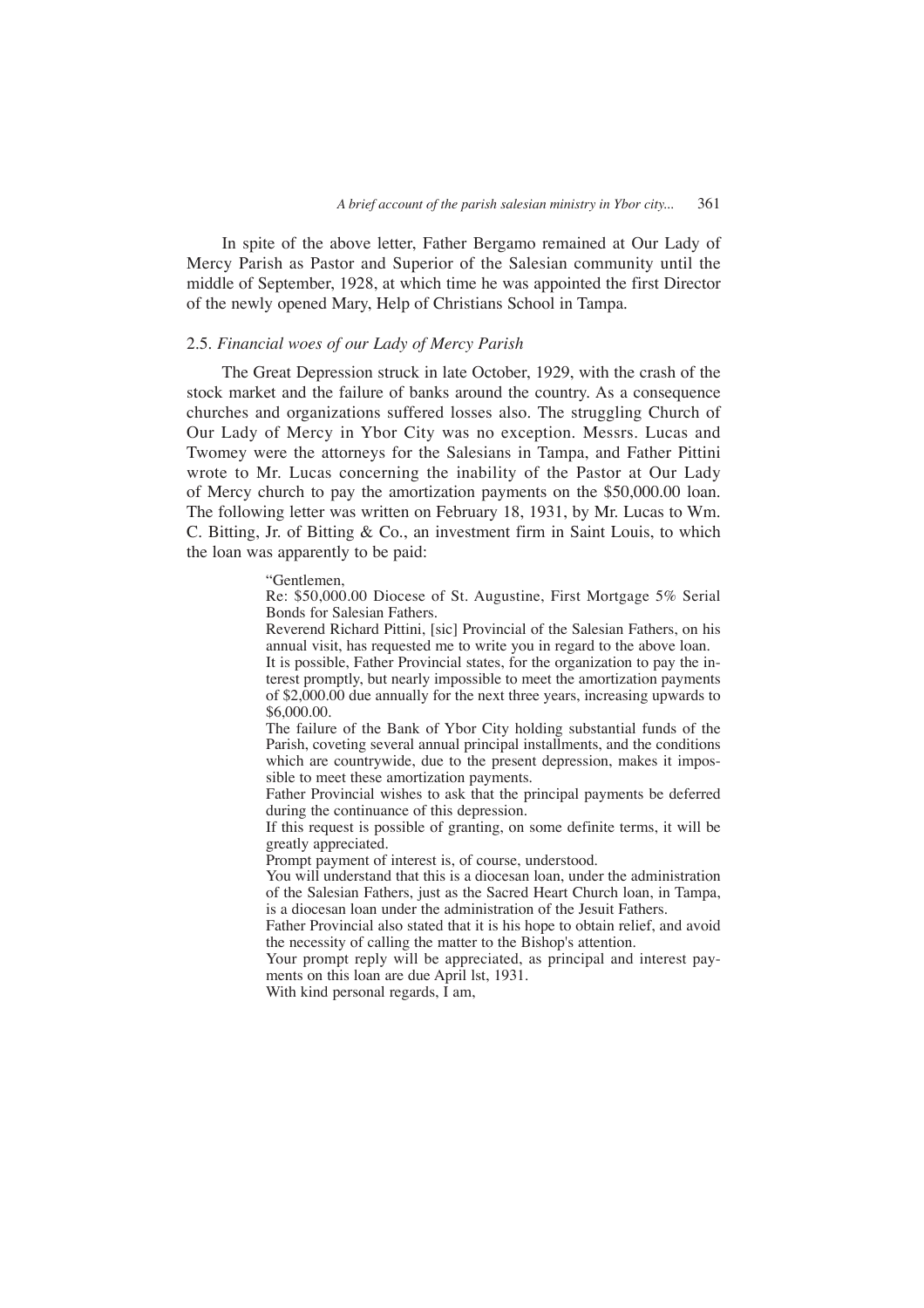Yours very truly, Thomas E. Lucas

P.S. I told the Father that I doubted the possibility of giving any releif [sic] as it is in a fixed bond issue"  $26$ .

Wm. C. Bitting, Jr. then wrote the following letter on February 20, 1931, to Rt. Rev. P. Barry, D.D.:

"Your Lordship and my dear Friend,

In confidence, I am enclosing an original letter received this morning by airmail from Mr. Thomas E. Lucas of Tampa, together with a copy of my reply thereto, and of which reply I trust you approve.

It is not quite clear to me why the Provincial of the Salesian Fathers should come to me about the inability of the Salesian Fathers to pay a maturity on April lst, that is the obligation of the Bishop of St. Augustine. Nor is it clear to me how the Father Provincial thought he could obtain relief from us, and, to quote from Mr. Lucas' letter, «avoid the necessity of calling the matter to the Bishop's attention». For it seems to me that for us to discuss this matter with the Salesian Fathers, in any way, would be to violate the proprieties of the case, inasmuch as the obligation is yours, so far as the bondholders are concerned, not that of the Salesian Fathers.

Of course, as I have told you so many times, we stand ready to lend you this, or any other money that you may desire, for any purpose whatsoever, so long as we have any command of credit.

Awaiting your advices [sic] in the matter and with affectionate regards, I remain

> Your Friend, Bill"27.

Bitting & Co. wrote a letter to Mr. Lucas on February 20, 1931, in answer to a February 18th letter of Mr. Lucas. The letter of Bitting & Co. is as follows:

"My dear Mr. Lucas,

Re: Roman Catholic Bishop of St. Augustine, His Successor and Successors in Office, First Mortgage 5% \$50,000 Loan for Salesian Fathers at Tampa, Florida.

I have your letter of February 18th, concerning the statement by the Rev. Richard Pettini, [sic] Provincial of the Salesian Fathers, and to the effect that while the Salesian Fathers will be able to pay interest promptly on this loan, they will not be able to pay the principal of \$2,000 due to be disbursed April 1, 1931, nor an equal amount of principal due in 1932 and 1933, owing to the failure of the Bank of Ybor

<sup>26</sup> Archives of the Diocese of St. Augustine. A xeroxed copy is in the archives of the Province of St. Philip, the Apostle, Our Lady of Mercy Parish, folder 21.

<sup>27</sup> *Ibid.*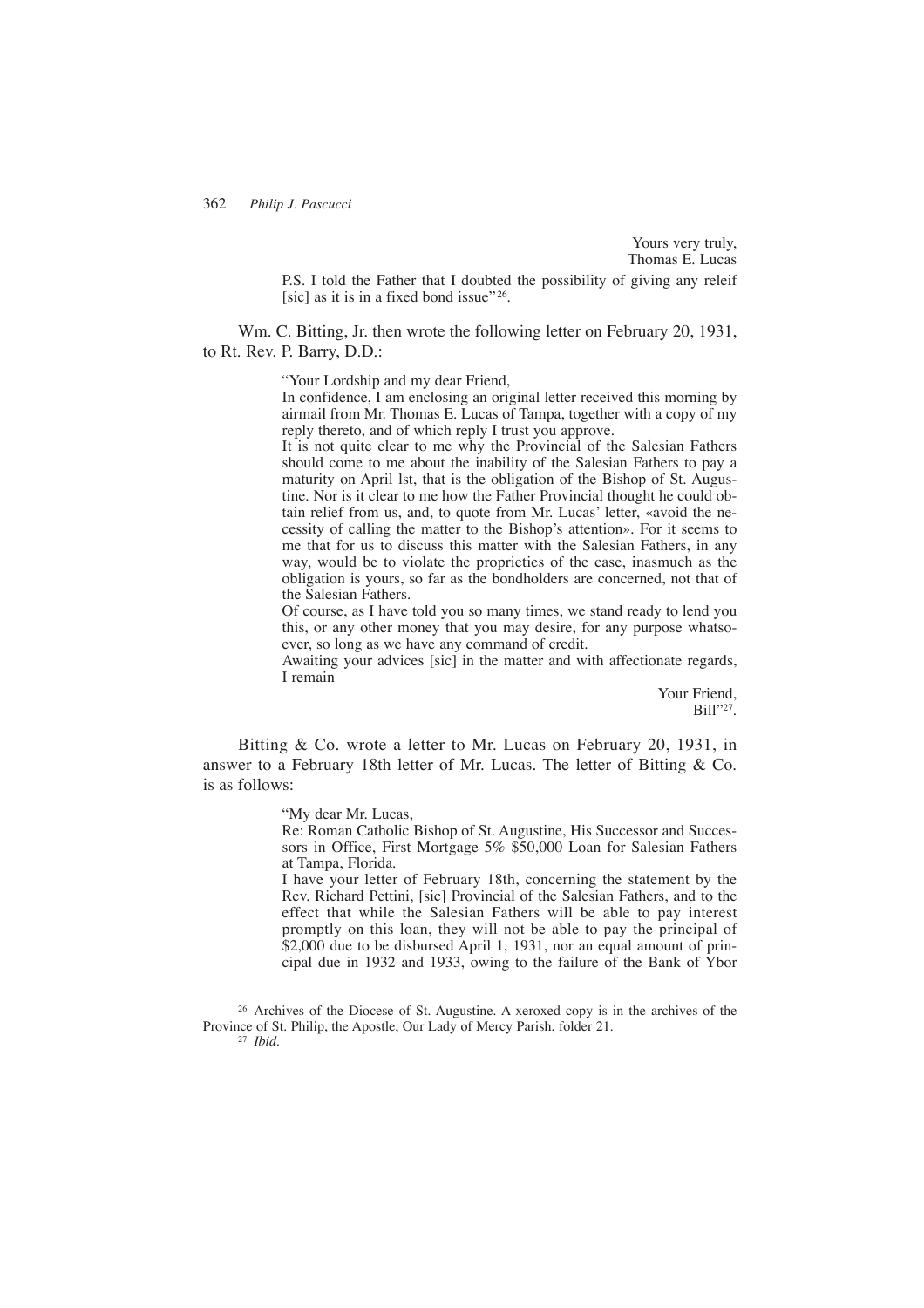City, which held substantial funds of the Salesian Fathers, as well as to nationwide conditions.

Your letter communicated to us the wish of the Rev. Father Provincial that the principal payments be deferred during the continuance of the present depression. That, as I assume you explained to the Rev. Provincial, is totally impossible, because we do not own the loan, but have distributed it to investors, who expect fulfillment of the contract under which they purchased the securities.

I do not feel as though it would be proper for me to make any suggestions in the premises, owing to the fact that the obligation is that of His Lordship, the Rt. Rev. Bishop of St. Augustine, who, I believe, is the one to communicate with me concerning any aid, of any character, that he might desire in the fulfillment of this, his obligation, incurred on behalf of the Salesian Fathers.

However, en passant, it does occur to me that while this is a diocesan loan, nevertheless, the salesian Fathers constitute a «Community», whose sole source of income is not within the Diocese of St. Augustine. Accordingly, I should think that the Rev. Fathers would obtain help from their General Motherhouse in New Rochelle, New York, or elsewhere, rather than burdening the shoulders of the already heavily burdened Rt. Rev. Bishop.

Please again take this matter up with the Salesian Fathers, and if they cannot find means to meet the \$2,000 due April 1st, then immediately discuss the matter with Bishop Barry, as it must be settled forthwith.

With the assurance of my respect and kindest personal regards, I remain Very sincerely"28.

The C*hronicle* of Mary, Help of Christians School in Tampa records that by the middle of September, 1928, that school was opened, and Father Rinaldo Bergamo was the Director 29. Thus the Provincial heeded Father Bergamo's request for a transfer from Our Lady of Mercy.

The same *Chronicle* of Mary, Help of Christians School records on page 7, that towards the beginning of september, 1929, several changes in the personnel of the School were made. Regarding Father Bergamo, this is the statement in the *Chronicle*, "Father Bergamo was, at his own request, relieved of the responsibility [of Director of the School]." When Bishop Barry learned of this change, he wrote the following letter on September 14, 1929, to the Provincial, Father Richard Pittini.

"Very Rev. dear Fr. Provincial,

Your requests are hereby granted:

l. Permission to establish Archconfraternity of Mary Help of Christians in the salesian Churches of Tampa.

2. Permission to borrow cash in hand of Italian Mission for payment

<sup>28</sup> *Ibid.*

<sup>29</sup> *Chronicle, 1926-1939,* p. 4.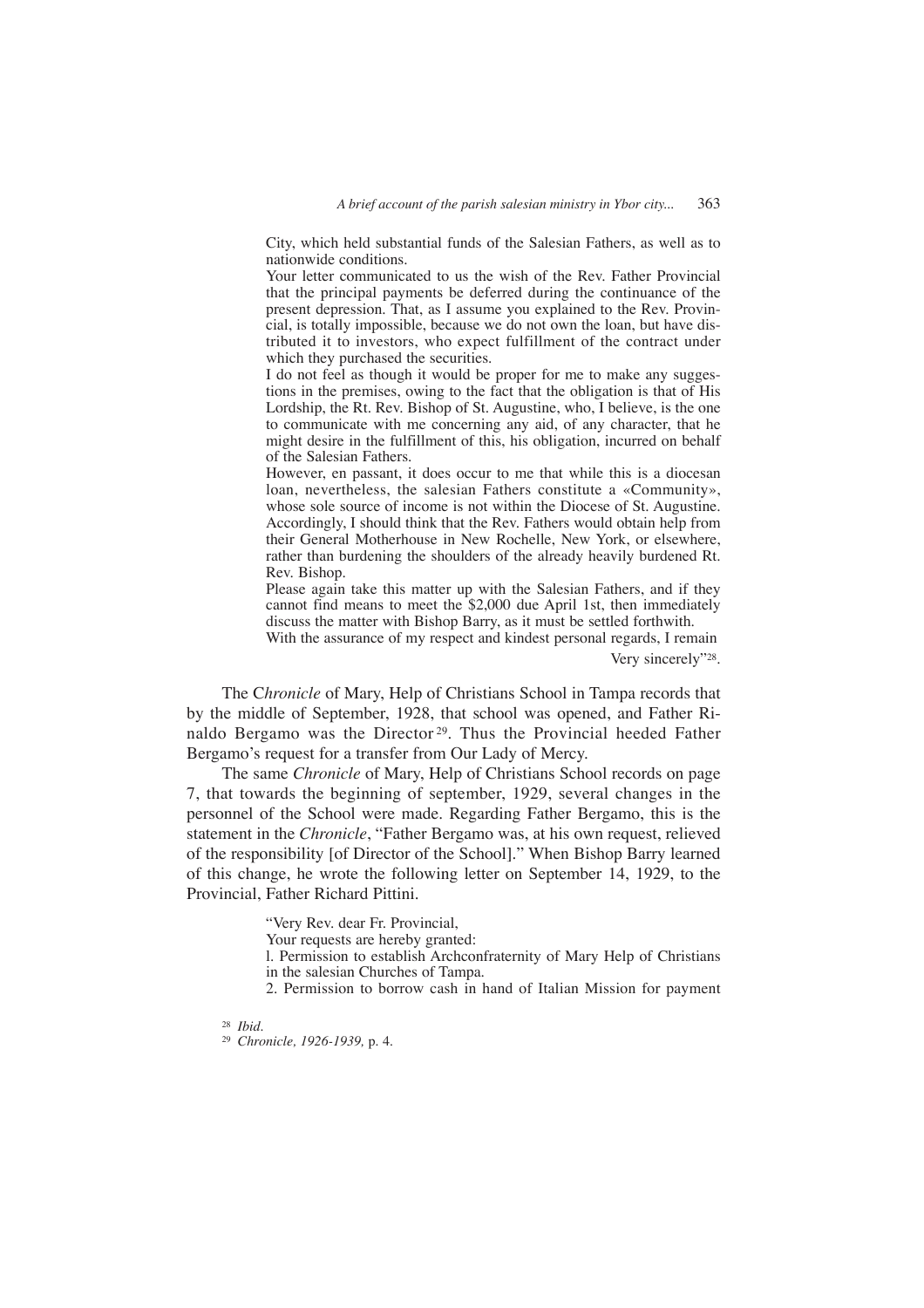of debt of Our Lady of Mercy Church, such loan to be refunded to It. Mission later on.

Now, in regard to removal of Fr. Bergamo, it is my humble opinion that his talents and ability are very much needed in the new Salesian work in Tampa. He is very dear to me and I would deeply regret his transfer from the splendid work he has just inaugurated in Florida.

Of course I would not stand in the way of his promotion to higher position or in any way impede the designs of his superiors in his advancement but, until a suitable substitute replaces him in Tampa I would respectfully suggest that he be retained there.

I was out of town when your esteemed favor arrived, & [sic] I thank you for your kind generous prayers & [sic] remembrances of me both in Rome & [sic] my native land.

> Gratefully yrs. P. Barry"30.

#### 2.6. *Holy orders at Mary Help of Christians School*

Bishop Patrick Barry was requested to confer Holy Orders on a Salesian at the Mary, Help of Christians school. With the following letter written on October 10, 1929, he accepted to confer the Orders.

"Dear Fr. Provincial,

I shall be free to proceed to ordain your young theologian beginning with Tonsure on November 18th next, dispensing interstices and concluding Major Orders that week. Please forward necessary papers and if you have any blank forms for certificates for each order you may include copies of them as I have no forms for such.

Ordinations may take place in orphanage chapel or in Our Lady of Mercy Church to suit your convenience.

> Sincerely yrs, P. Barry"31.

The *Chronicle* of Mary, Help of Christians School fully records the events of the ordination as follows:

> "The Right Rev. Bishop P. Barry arrived at the Orphanage earlier than was expected. He was accompanied by Fr. Bergamo, S.C., and by Fr. McGill, Chancellor.

> His Lordship remained with us until the 22nd. While here he conferred Holy Orders on Bro. Anthony Bregolato. On November 17, Sunday afternoon, he conferred the Tonsure; Monday morning the ostiariate and lectorate; Tuesday morning, exorcistate and acolytate; Wednesday, the Subdiaconate; Thursday, the Diaconate. The ceremonies took place in the School Chapel.

<sup>30</sup> Archives, Our Lady of Mercy Parish, folder 13.

<sup>31</sup> *Ibid.,* folder 11.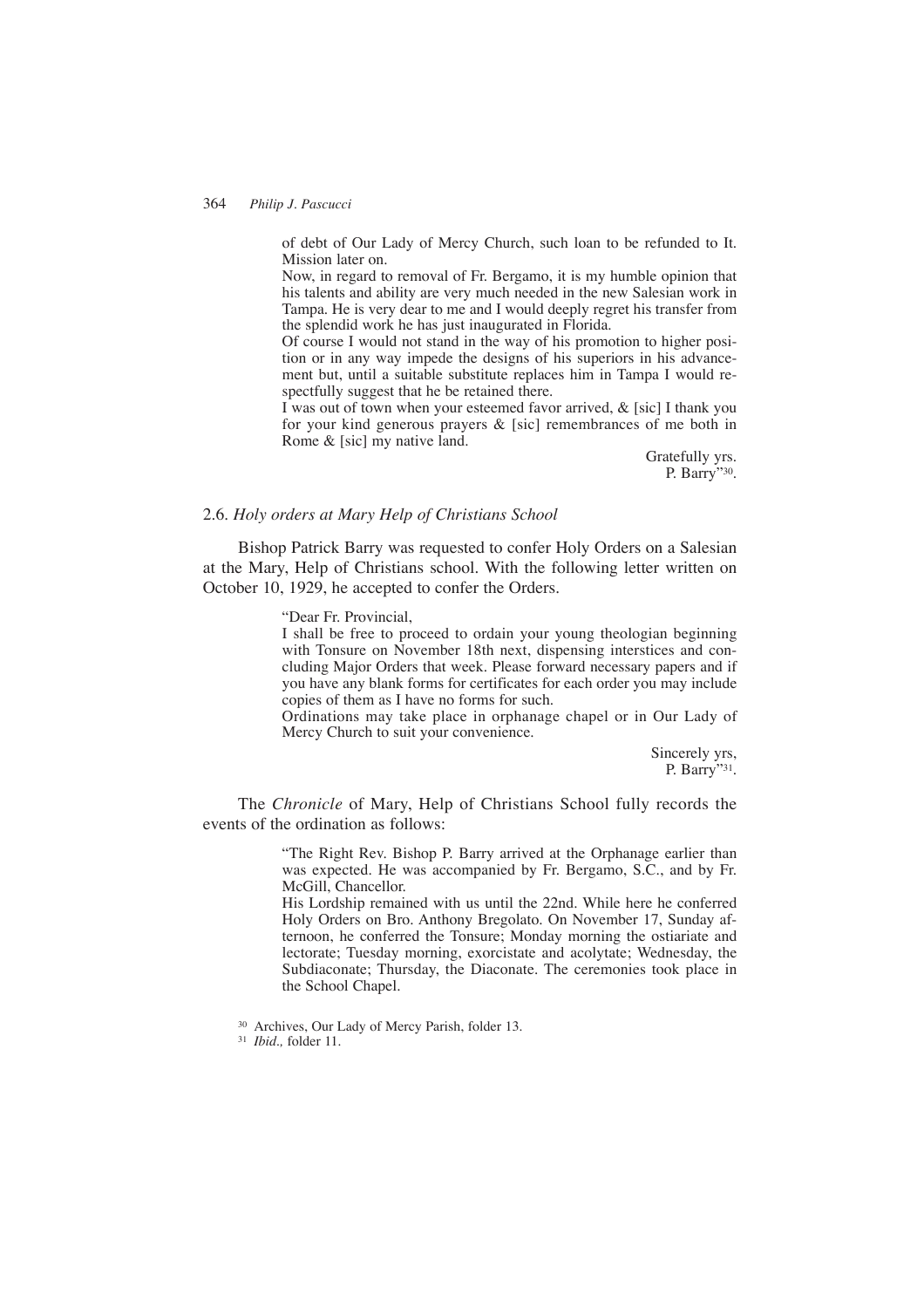The Priesthood was conferred at the Church of Our Lady of Mercy in Ybor City. Invitation to assist at the ceremony had been sent out to those who were expected to attend. Attendance was numerous. Fr. Bergamo was Archdeacon at all ordinations.

The Bishop was offered a \$50.00 check for his services, but he kindly refused the offer, stating he was only too glad to serve the Orphanage.

The first Mass of the newly Ordained took place in the School Chapel as Community Mass. A modest Banquet was served, followed by a simple reception given by the boys and Superiors.

The first Solemn High Mass was celebrated at Our Lady of Mercy's. The boys sang the Missa de Angelis, and then were entertained at the Rectory at dinner. After the singing of the Vespers and solemn Benediction, all returned"32.

#### 2.7. *Most Holy Name Mission Church*

Father Pittini wrote the following letter to Bishop Patrick Barry. The copy which is in the archives of New Rochelle, is a corrected draft of the letter and is undated.

"Your Excellency,

I respectfully submit to your Excellency's consideration, the problem connected with the future development of the Italian Mission in Ybor City, and its best solution, not to say the only one possible, to my way of thinking.

We kept so far there a "lonesome" priest, out of community, without means of life (the average Sunday collection is \$2.50), with relatively little work on account of local conditions, and no prospect in the future. On the other hand, the spiritual condition of the population is exceedingly miserable and something has to be done.

I propose Your Excellency to cede the place in perpetuity to our «Salesian Sisters», with the express condition that it is to be used for the development of such activities as their Constitutions impose on them and the local necessities request. That is: a) Festive and daily oratory for the catechetical training of the youth. b) Daily teaching of sewing, embroidery, cooking and whatever may train poor girls for life. c) Nursery and daily grammar school. d) Promotion of Religious life in the neighborhood. The fact of them being the owners of the Place will lay on them the financial burden of their existence and activities, which could never be carried on by the Mission itself.

I may assure Your Excellency that the «Salesian Sisters», will work wonderful things in the Italian colony of Ybor City as they are working everywhere, and are working just now in W. Tampa, where the Church, almost empty a few years ago, is now to be enlarged in order to contain the faithful.

If Your Excellency is favorably disposed toward this solution, I shall do

<sup>32</sup> *Chronicle, 1926-1939*, p. 8.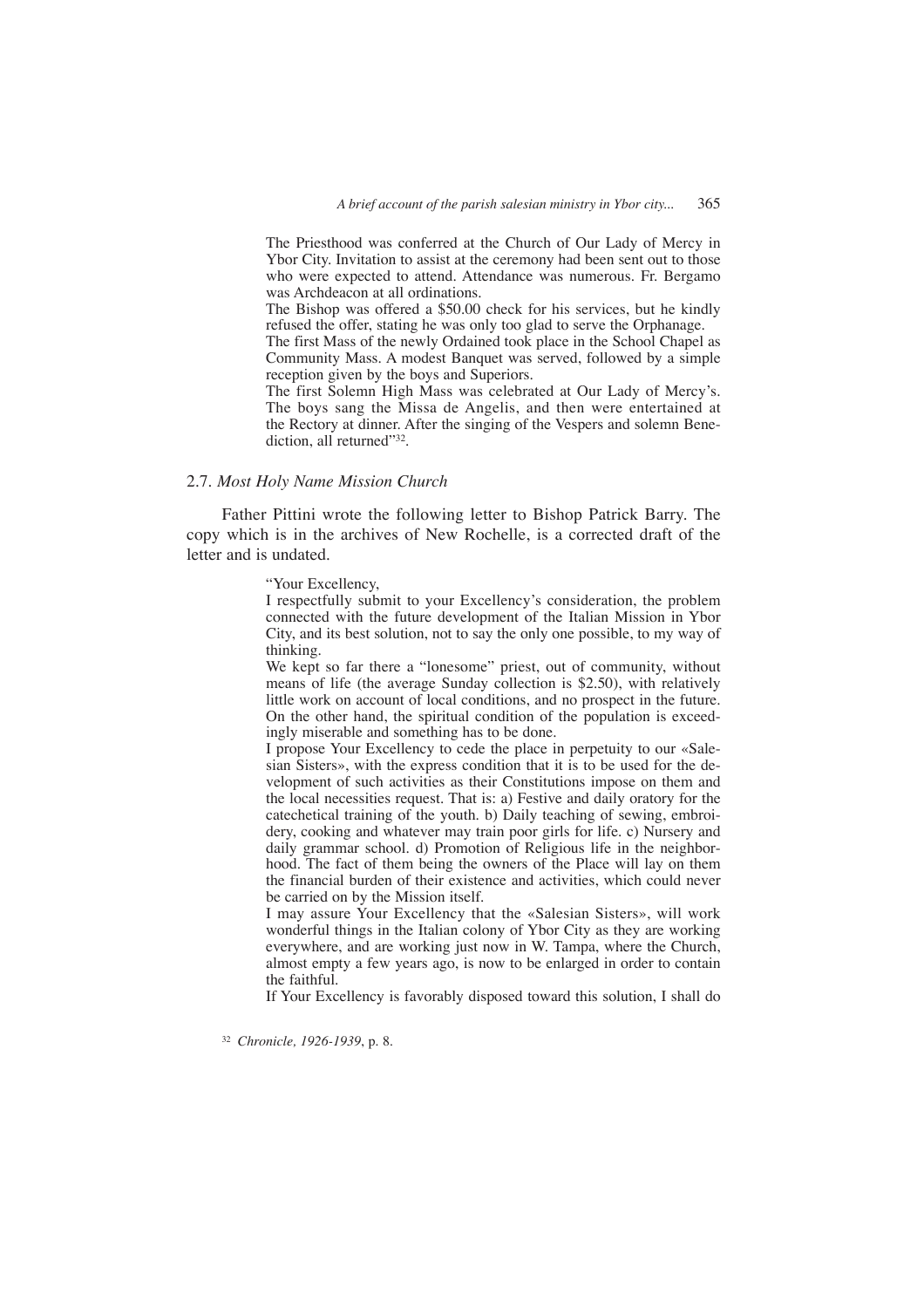my best to convince the Provincial of the Sisters, to accept it, even facing certain obstacles especially at the beginning. In this case, I would withdraw the "lonesome" priest to the near community of Our Lady of Mercy, and from there he would attend the moral needs of both the population and the Sisters" 33.

Since the above is a rough draft of the letter, it is unsigned, but from the following reply from Bishop Barry, written on December 30, 1932, to the Provincial, it is understood that Father Pittini, who was the Provincial, wrote the above letter. Here is Bishop Barry's answer:

"Dear Fr. Provincial,

The Italian mission property has the same status as all other Church property in the Diocese. It is in the name of the bishop  $\&$  [sic] for the Italian Church. The Bishop has no discretion to dispose of it for any organization. I believe there is a special clause, at least an understanding, that it must be held for benefit of Italian Church.

The property was originally deeded in trust to Fr. Dente, S. J. & [sic] afterwards at insistence of the Ap. Delegate & [sic] myself formally deeded to the Bishop.

Your proposed plan is certainly a good one – the placing of the Salesian Sisters there. The only difficulty in the way being the restriction placed upon us to hold the property for the Italian Church.

Why cannot it be used in same manner as the rest of the Church property now in charge of your Fathers? The priest in charge of the It. Mission could scarcely be called a «lonesome man» as he is within a few squares of Our Lady of Mercy Community & [sic] not near as far away as the W. Tampa priest who seems to be so successful. The Sisters could use the property certainly for the purposes outlined by you, the title still remaining as it is now. Whatever good can be done or hoped for in that mission must necessarily have our approval and I would feel very sorry to mark the word «failure» in that mission.

With every good wish for progress and prosperity in the New Year, I am,

Sincerely yrs. P. Barry" 34.

## 2.8. *The Salesian Sisters*

There is no extant record of Father Pittini's communications to the Provincial of the Salesian sisters concerning the Italian Mission. However, the following letter to Father Pittini, written on January 25, 1933, clearly indicates that he did write to her about that Mission.

"Dear Reverend Father Provincial,

<sup>34</sup> *Ibid.*

<sup>33</sup> Archives, Our Lady of Mercy Parish, folder 13.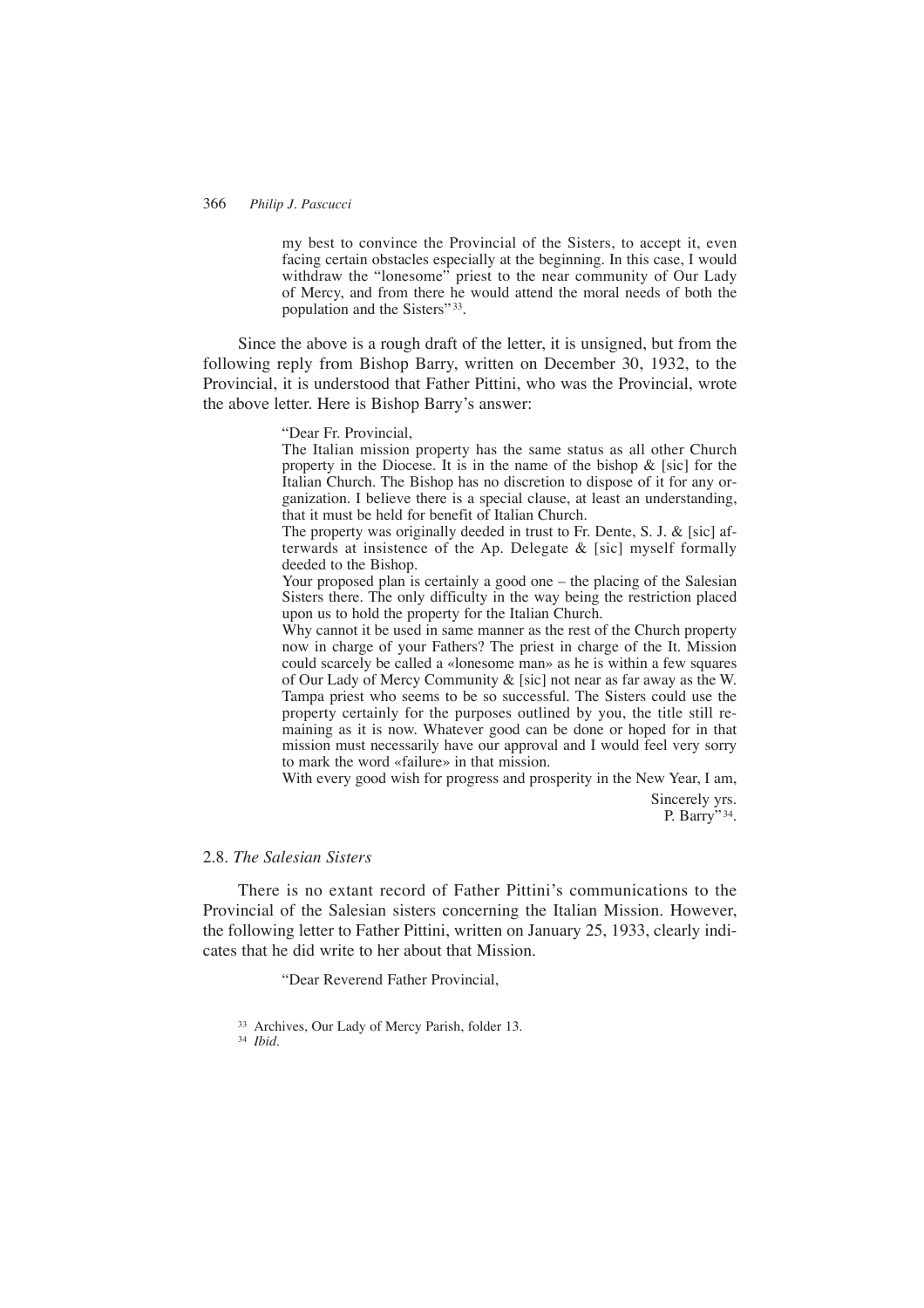I received your Postal Card in which you express the desire to know my impressions about the Italian Mission, and willingly, before leaving Florida, I briefly state them as follows:

1. Considering the present critical financial conditions, it is impossible to start a school. There is little hope of success.

2. The cottage is very small for such purpose and it wouldn't be at all appealing, not even for a starting.

3. The economical problem is completely out of consideration, as there is no starting point.

4. The only thing that seems possible for the present moment and that seems leaving some hope of success is the opening of a kindergarten, daily catechism classes, sewing classes, Sunday and daily oratory. Of course the Sisters have to rely on the little income from the kindergarten and on the help of Divine Providence, as I saw that the conditions of the Church are entirely too poor to give them any salary.

With the approval of the provincial council and the one of our Rev. Mother General, I am willing to start next September the work in that mission, beginning as I said above. But it would be necessary to build at least two large rooms, one to use as kindergarten, and the other as sewing class, etc.

As you, Very Rev. Father recommended me in your last letter, I kept the matter secret to every one, except to dear Mrs. Neve, who encouraged me very much to start in the way mentioned above, and leave the idea of a school, for the present.

I am leaving for the North, and please, Rev. Father, if this my statement meets your approval, kindly let me know it, so that I may consider the matter with the Provincial Chapter [Council] and write immediately to the Very Rev. Mother General for the approval.

With cordial regards and imploring the blessings of God upon your days of permanence here in Florida, I remain

Sincerely Yours in J. C.,

sr. Antonietta Pollini, Provincial" 35.

The Salesian Sisters did come to the little Italian Mission of the Most Holy Name in Ybor City. They came in 1933, while the Salesian, Father

<sup>35</sup> *Ibid.,* folder 14.

<sup>36</sup> Archives of the Diocese of St. Augustine, *Los Compleanos de San Augustin.* A xeroxed copy is in the Archives, Our Lady of Mercy Parish, folder 21.

Anthony Besozzi was born at Bollate (Milan, Italy), on August 8, 1894. He came to the United States as a missionary in 1922 and had his novitiate in New Rochelle, New York, from 1923 to 1924. He professed triennal vows in 1924. Perpetual vows followed in 1927. After philosophical studies he taught at Goshen and New Rochelle from 1925 to 1928. His last two years of theology were in Turin, and he was ordained a priest there on July 6, 1930. His priestly work was at Mary, Help of Christians School in Tampa, Florida; in Our Lady of Mercy Parish and in Most Holy Name Mission, both in Ybor City. He moved to Transfiguration Parish in New York City when the Salesians left Ybor City in 1934. From 1935 to 1936 he was a teacher and confessor at Salesian High School in New Rochelle. Father Besozzi then returned to Italy. Eventually he left the Society.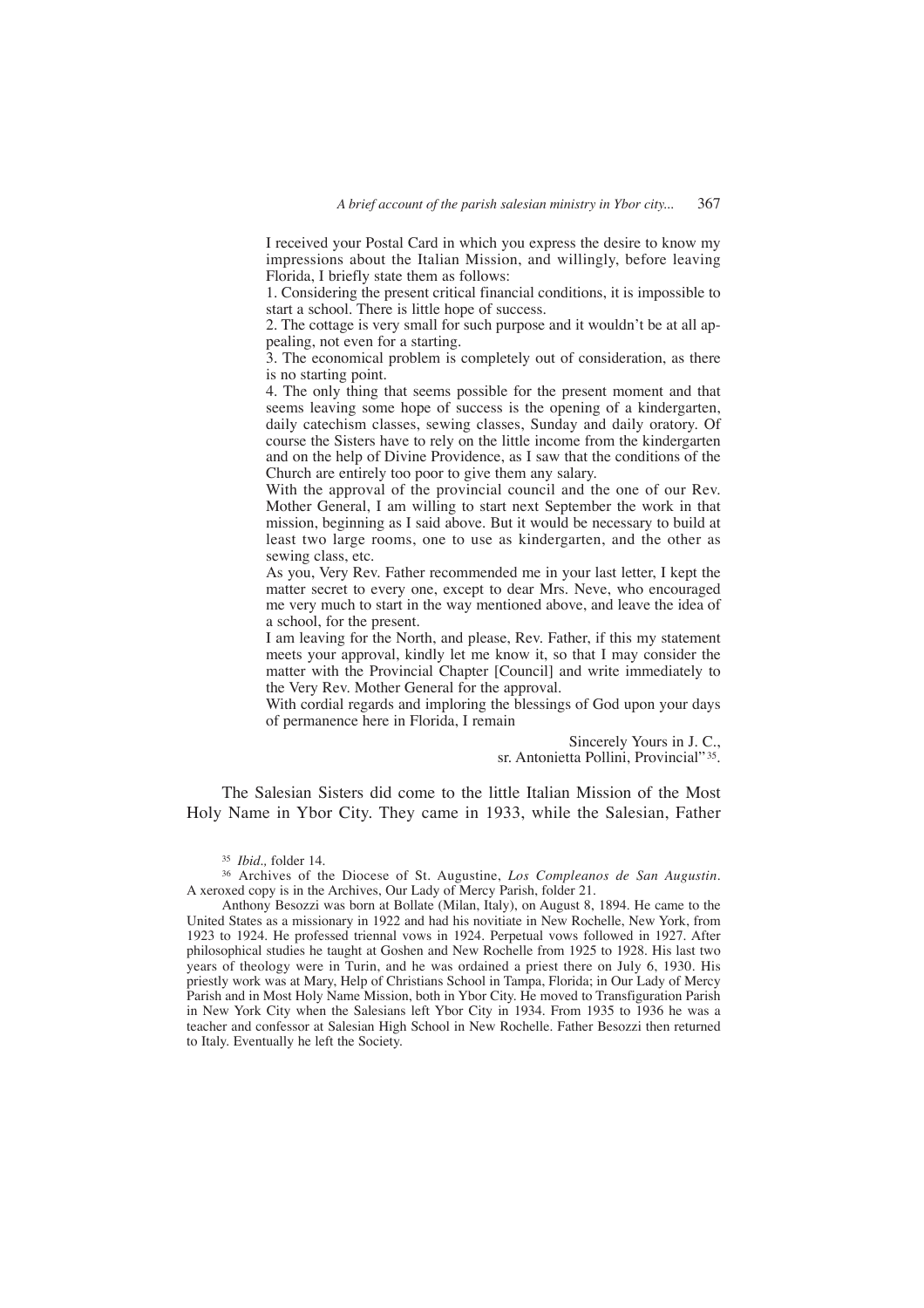Anthony Besozzi<sup>36</sup>, was in charge of the Mission. The Sisters soon found a warm welcome and were surrounded by a crowd of children and adults. They wholelieartedly dedicated all their time and energies, with an admirable spirit of sacrifice, in school work, evening and day classes of catechism, sewing classes and festive Oratory.

But, the Salesian Sisters had already come to Tampa in September, 1930, at the request of Father Luis Conde<sup>37</sup>, who was the Pastor of St. Joseph Church in West Tampa. Their work began with three sisters whose living quarters were an old factory purchased and adapted for the purpose. It was located at 2004 Armenia Avenue. The parochial school annexed to St. Joseph Church was entrusted to them. With that went also catechism classes for children of the public schools and for adults, sewing classes, evening classes, plus an after school and festive oratory.

A noticeable awakening of religious spirit and practice soon rewarded the Sisters' labors, even in West Tampa, where countless obstacles and long years of indifference and forgetfulness of Catholic doctrines, had almost wiped away any sign of Catholicity<sup>38</sup>.

#### **3. The withdrowal**

#### 3.1. *One Pastor's Views*

Father Peter Mayerhofer was appointed Pastor at Our Lady of Mercy Church on September 5, 1931. He wrote no less than twentyseven letters to Father Ambrose Rossi<sup>39</sup>, the Provincial, from January 3, 1934 until August 30, 1934. Sad to say, every letter contained some sort of complaint, about either his own unhappiness at being there, or his dissatisfaction with one of his assistants whom he names, or the lack of sufficient income. After Father Rossi had told him, in confidence, that the Salesians would be leaving the

<sup>37</sup> *Ibid.*

<sup>38</sup> *Ibid.*

<sup>39</sup> Rossi Ambrose was born in Cortenova (Lecco, Italy), on April 23, 1893. On September 23, 1923, he was ordained a priest. From 1925 until 1930, he was the Director of the Missionary Institute Cardinal Cagliero, in Ivrea, Turin, Italy, and from 1930 to 1933, he was the Director of the Institute Conte Rebaudengo, in Turin, Italy. From 1933 to 1941, Father Rossi was the Provincial of the New Rochelle Province, and for a time also of the San Francisco together. The latter Province included Australia in those years. In 1944, he was assigned to the Institute Don Rua in El Salvador. There his piety and zeal prompted him to build a magnificent church in honor of Mary, Help of Christians. Father Rossi died on March 26, 1964, in the City of San Salvador. Cf the funeral homily for Father Ambrose Rossi by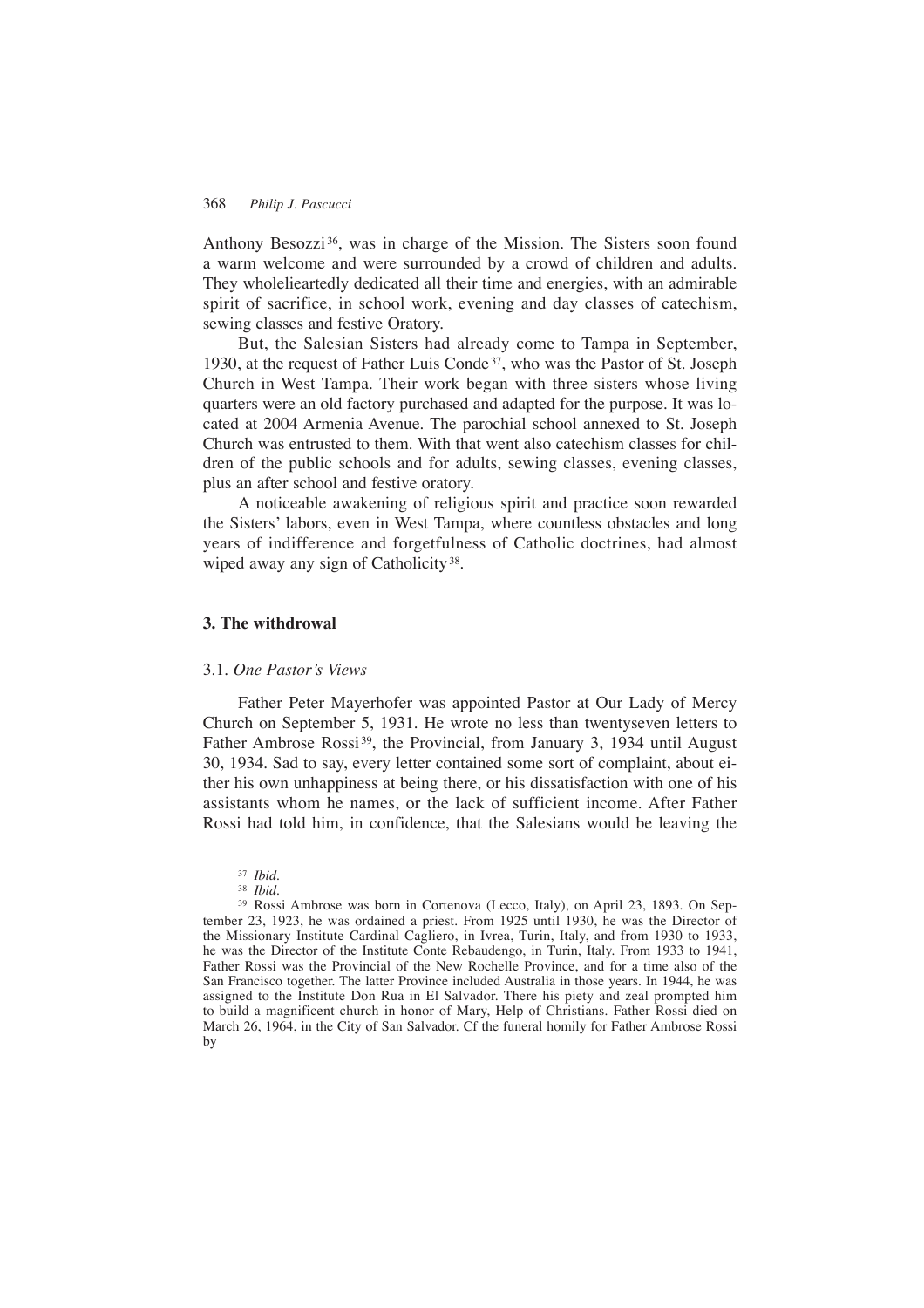three parishes, he occasionally expressed his relief at the prospect of relinquishing the responsibility of being Pastor. All of Father Mayerhofer's twenty-seven letters are in the archives of the Province of New Rochelle 40.

Apparently Father Mayerhofer wrote to Bishop Barry about his inability to pay the interest on the debt at Our Lady of Mercy Church. Father's letter is not extant, but the following letter was written by Bishop Barry to Father Mayerhofer on March 13, 1934:

"Dear Fr. Peter,

On my return from the E.C. Missions I found your letter informing me of your financial difficulty & [sicl your inability to meet it. I wonder what you have been doing or whether you took your congregation [of Our Lady of Mercy Parish] into your confidence to help in the business. What entertainments, special efforts or collections did you have? Now you have only about \$100 to meet the half-yearly interest without speaking of any principal. That is certainly very bad. When your predecessors contracted the debt they must have had a good idea of their ability to take care of it. It was not much for a large parish if any enthusiasm were put into it.

I have so many obligations all over the diocese that I can't afford to carry this load for you. I have borrowed  $\&$  [sic] borrowed  $\&$  [sic] get no help from you.

The enclosed check of \$1,000 is being sent to you now in the hope that you will do some work toward paying it back. You shall sign the enclosed «note» which covers the amount already borrowed from the bishop  $\&$  [sic] return it to me immediately.

The interest should go forward to Bitting Co. as soon as possible to pay the coupons held by the bondholders  $\&$  [sic] must be ready on date of payment, April 1st, to prevent default.

> Sincerely yrs., P. Barry" 41.

## 3.2. *Salesians return the three Churches to the Diocese*

From a letter written on March 10, 1934, to Bishop Barry, we learn that already on December 23, 1933, Father Ambrose Rossi began the process of withdrawing the Salesians from the three churches in Ybor City and West Tampa. He had met the Bishop at Mary Help of Christians School on that date and had wanted to terminate the stay of the salesians at the end of June, 1934<sup>42</sup>. In answer to Father Rossi's letter, Bishop Barry wrote the following letter:

> "Very Rev. dear Fr. Provincial, In reply to yours received yesterday I beg to state that it is my under-

<sup>41</sup> *Ibid.,* folder 16.

<sup>42</sup> *Ibid.,* folder 18.

<sup>40</sup> Archives, Our Lady of Mercy Parish, folder 15.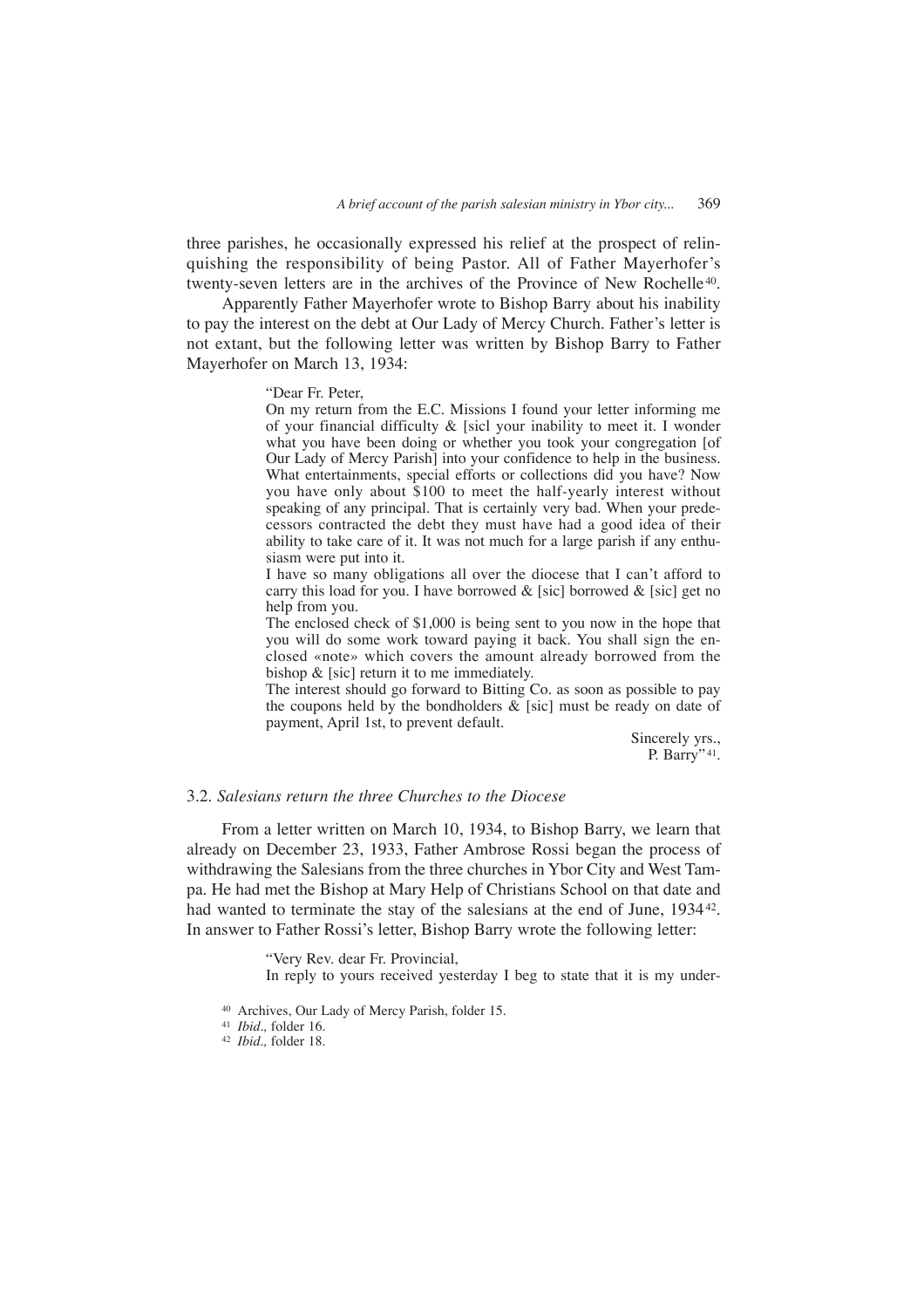standing that no definite date was mentioned for withdrawing your confreres from the missions in Tampa. Eight or nine months was mentioned & [sic] the reason alleged was the order of your general Superior to withdraw from small missions. of course I do not dispute this action nor do I criticise [sic] it.

However, I respectfully submit that the missions are not small as there are about 40,000 Catholics or more in the three missions involved. There are schools caring for at least one thousand children, not small, tho [sic] a great majority of the children of the Latins go to the public schools. The Salesian Fathers soon after their arrival in the diocese contracted a debt of fifty thousand dollars to enlarge the school in Ybor City. This was a bond issue, a small portion of which has been paid  $\&$  [sicl] we are now refunding the outstanding bonds to prevent default.

In view of these important matters I feel that it would be untrue to call them small missions  $\&$  [sic] the work unworthy of the missionary zeal of your Fathers.

Now to come to another important consideration, I have some men to be ordained in June and those men cannot report for duty before October 1st. It would not be possible for me to take over before that date. If your superiors insist, of course I shall have no way to provide for the care of those missions. It would be a bad thing to abandon them even for four months. Your men know the difficulties  $\&$  [sic] the uphill work necessary to keep the remnant of these people in the fold  $\&$  [sic] to abandon them even for one week would be disastrous.

I am, therefore, imploring you to let them remain until October 1st next when they may ease out quietly  $\&$  [sic] without raising turmoil  $\&$  [sic] disturbance.

> Sincerely yrs, P. Barry" 43.

Father Rossi answered the above letter on March 21, 1934 as follows:

"Your Excellency,

I have to apologize not to liave immediately answered the letter I received from Your Excellency. It was for the motive that I wanted to see how I could arrange in order to be able to let my priests stay in their parishes not till June only but till October lst, 1934, according to Your Excellencyls desire.

I did my best, and with some sacrifice and with the help of my confrere from the Province of California, who happened to be here, I think I will succeed in solving my problem for the months of July and August.

I would very respectfully implore Your Excellency to share some part of the sacrifice, by letting my priests free at the beginning of september, when I will be in a real need of them.

We are so sorry to withdraw from those three parishes, and sorry we are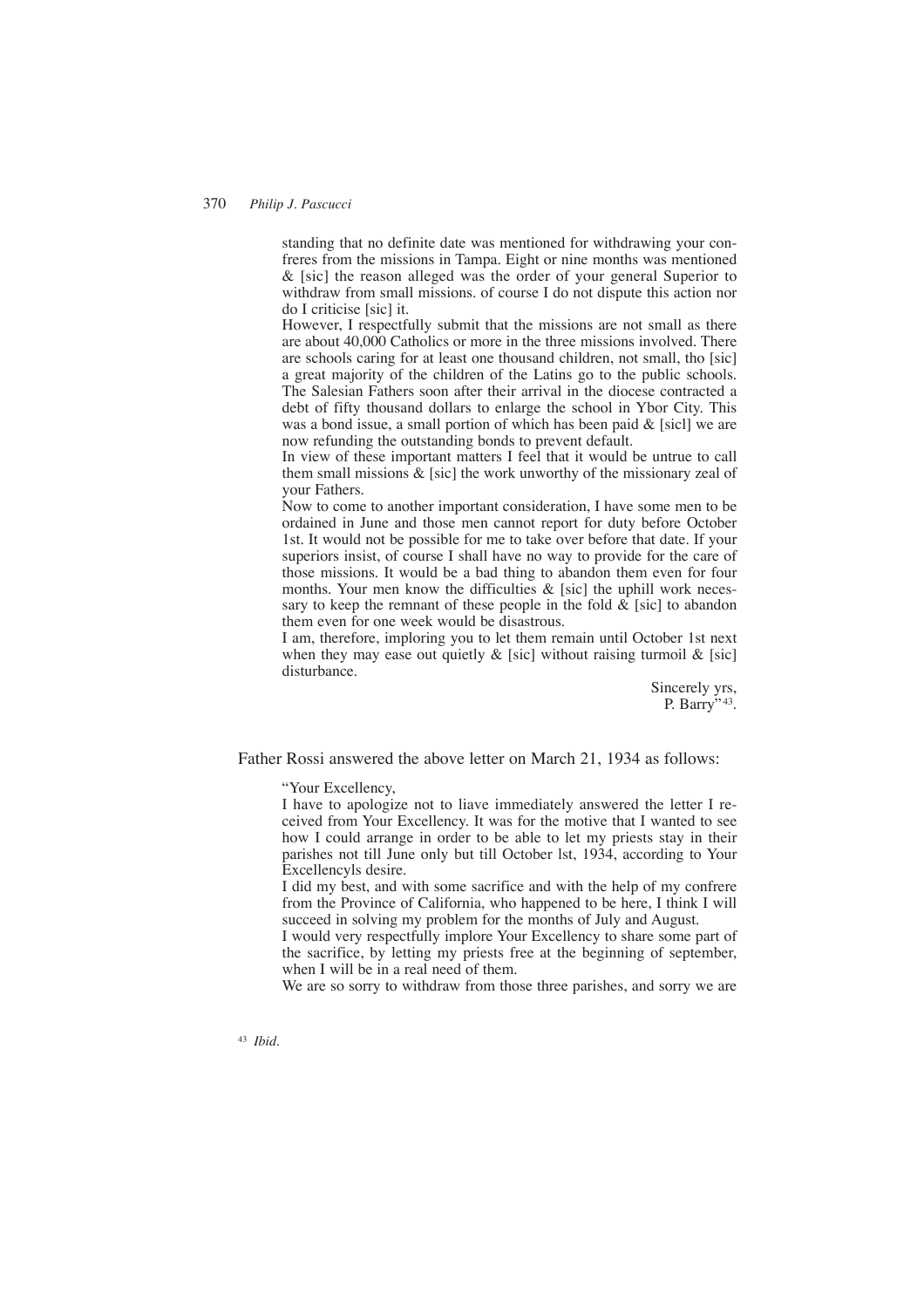to withdraw from several others in this Province of ours. But since the order is coming from very high, we feel sure to do God's Holy Will. Asking Your Excellency for your precious blessing, I remain

> Your humble servant, Rev. A. R. Rossi Provincial" 44.

On August 15, 1934, Father Rossi wrote the following letter to Bishop Barry, reminding him of the terms in the above letter:

"Your Excellency,

As I had written to Your Excellency on March 21, 1934, I am in the necessity of withdrawing my priests from the three churches in Tampa, by the end of this month. I have therefore told them to be ready to give their books, their accounts, and all indications to those whom Your Excellency will appoint to take their places. I would humbly ask Your Excellency to let me know on what day I might consider them completely free.

In the meantime, I beseech the paternal heart of Your Excellency to benignly forgive every fault of theirs. The salesians will do their best not only to carry on, but also to improve and develop their peculiar work for the poorest boys of the Diocese at the Orphanage, always anxious to please Your Excellency and to deserve your blessings, which are a token of the blessings from Heaven.

With very respectful regards, I remain

Your humble servant, Rev. A. R. Rossi, Provincial" 45.

On August 17, 1934, Bishop Barry answered the above letter as follows:

"Verv Rev. dear Fr. Provincial,

In reply to yours of 15th instant, I beg to inform you that I shall have two priests in Ybor City, Tampa, on the 22nd instant to take over the work. Two others will arrive by the end of the month and release your Fathers according to your Orders. It is with regret that I accept this change. However, since it is the order of your superiors, I cordially submit my own desires in the matter & [sic] hope good for all may result from the withdrawal. I heartily commend the zeal and piety of the Fathers who have been laboring in this difficult field. They made great sacrifices to minister to the Latins of Tampa, who in most instances failed to respond to their charitable ministrations. The financial support received from the congregation of Our Lady of Mercy was inadequate to meet the obligations of the parish, and consequently the Fathers laboring so faithfully there were sorely handicapped. I sincerely hope that the good Fathers who have been with us for some time may be very happy in the new labors to be entrusted to them  $\&$  [sic]

<sup>44</sup> *Ibid.*

<sup>45</sup> *Ibid.*

<sup>46</sup> *Ibid.*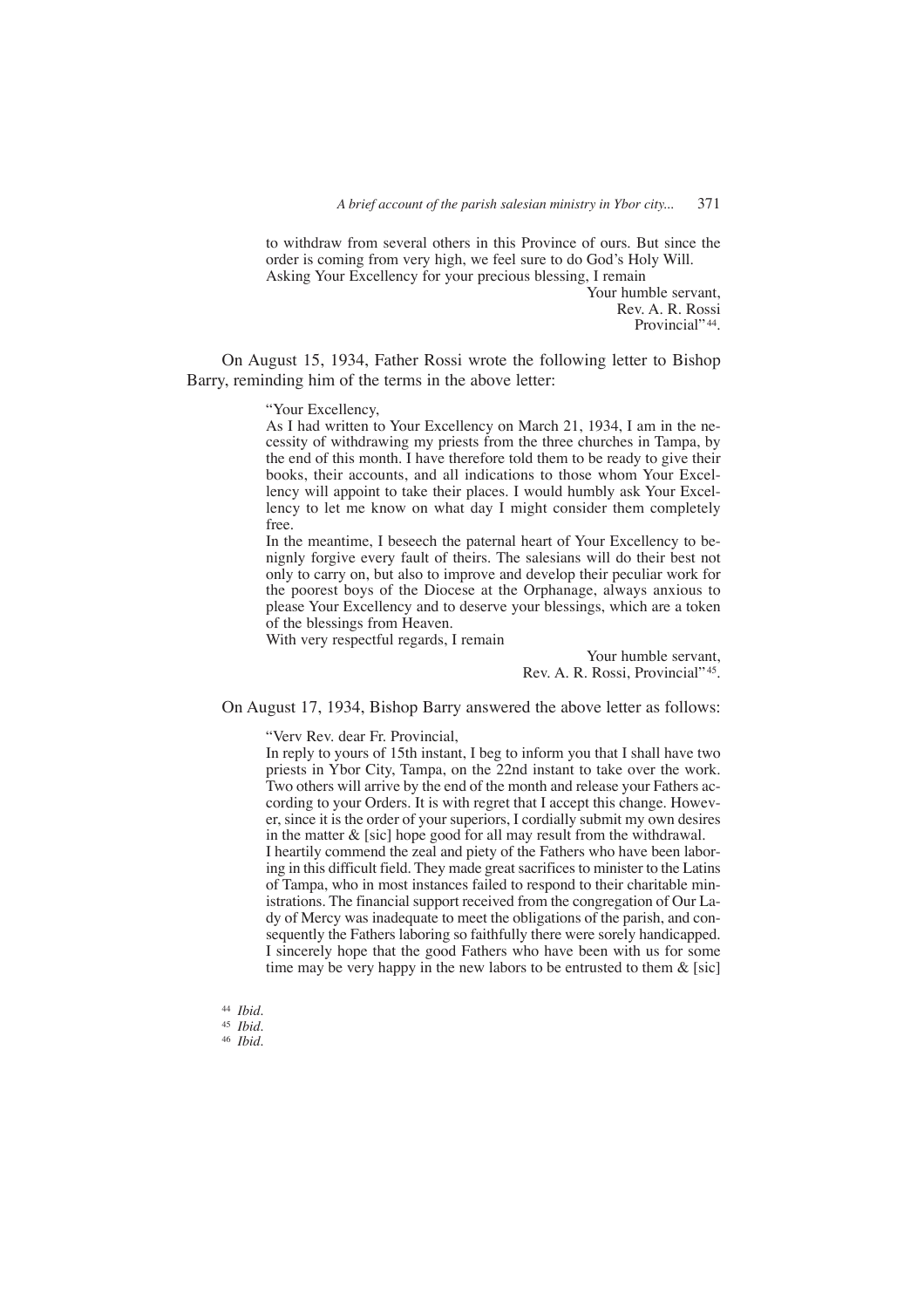I thank them all and impart to them my Episcopal benedictions.

Sincerely yrs.,

P. Barry Bp. of St. Augustine" 46.

## 3.3. *The arrival of the Redemptorists*

The priests who took over the care of the three churches were the Redemptorists. Father John Hosey, CSSR was the Pastor at Our Lady of Mercy Parish. From Don Bosco Seminary in Newton, New Jersey, Father Ambrose Rossi, the Salesian Provincial, wrote the following welcoming letter on September 7, 1934, to the Redemptorists:

"Rev. and dear Father,

Allow me to give you and all your Confreres who came to take up the three churches my hearty welcome. I feel glad that the Sons of St. Alphonsus enter a field for which they have a special vocation and a wonderful training. I am sure it is a great benefit for the souls of the three parishes.

I hope my priests have given you all the indications and explanations you wanted. I am only sorry you have found such a debt, part of which even towards the Salesian Congregation. We will pray that you may be able to obtain also material correspondence to your work.

If you happen to notice any deficiency for which my Confreres may be responsible, please cover it with the mantle of religious charity. Any remark you would send me, would be fraternally appreciated.

May your zeal and labors be crowned with a happy success in the vineyard of God.

With kindest regards and best wishes, I am

Sincerely yours, Rev. A. R. Rossi Provincial" 47.

To the above letter, Father Hosey sent the following reply on September 10, 1934, to Father Rossi:

"Very Reverend and dear Father,

Your very kind favor of the 7th instant reached me this morning and I hasten to thank you for your good wishes and the promise of your prayers.

I wish to take occasion of this opportunity to assure Your Reverence that the Redemptorist Fathers of Tampa, Florida, are deeply indebted to the good priests of your Congregation for all the wise counsels, fraternal relations and splendid example they have received from them during the time we have been permitted to know them here in Tampa. The Salesian Fathers have done good work and their memory will live in the gratitude of the people for whom they made so many sacrifices. We hope to bring into our new field here some of the zeal and charity that were so charac-

<sup>47</sup> *Ibid.,* folder 19.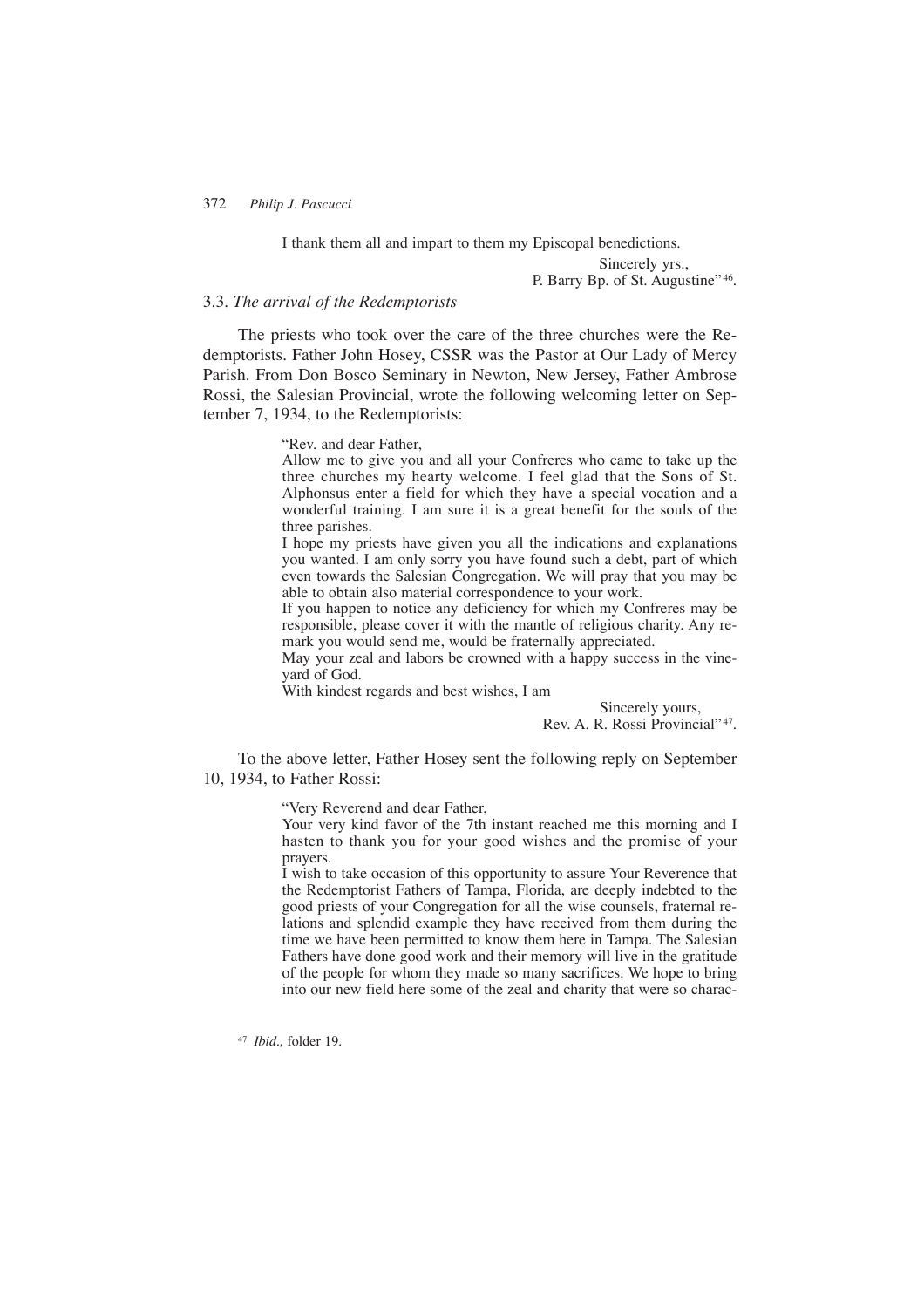teristic of men such as Fathers Peter, Conde, and Anthony. Father Rinaldi and the confreres at the Orphanage have also been very kind and we have every assurance that the mutual relations so auspiciously begun will continue.

We have assumed all the obligations, responsibilities and joys and sorrows of the three places and in obedience to God's will and in a spirit of faith we shall do the best we can. The angels cannot do more.

Again thanking Your Reverence for your kind letter and assuring you and your worthy Community of our prayers for your continued success in your noble work, I am

> Sincerely yours in Christ, John J. Hosey, CSSR" 48.

During the 1930s the *Great Depression* was raging, and the Province of New Rochelle was in the throes of a very heavy financial burden due to construction costs for the Salesian schools in New Rochelle, New York; Goshen, New York; and Newton, New Jersey.

Consequently, it is hardly any wonder that Father Rossi, on December 29, 1934, wrote the following letter to the Superior at Our Lady of Mercy Church in Tampa, Florida:

"Rev. and dear Father,

At this time of the year, just when we are about to start our new calendars, the various problems we shall have to solve beginning with the very first days of January, come up rather vividly before our mind. The depression has not helped smooth sailing to be sure, and the waters ahead still look rough and angry. This is why I am forced to look around for some «last straws» to avoid being altogether immerged in financial difficulties.

I believe that just because you have your own problems, you will sympathize with me if I drop a line to see whether you could help me along a bit. If your Church would be in a position to send me some little amount from the \$12,000.00 loaned by our Congregation to the Parish of Our Lady of Mercy at Tampa, or at least some of the interest, what a godsend it would be! Believe me, dear Father, it is hard necessity that compels me to write to you. I am sure you will readily understand.

I wish to take occasion to wish you and all your good Fathers the choicest blessings of our Divine Savior throughout the New Year. May our dear Lord help us to meet our obligations in the coming year with less difficulty than heretofore. Let us hope that the clouds of this depression may quickly be removed from us all.

With kindest regards, I am,

Sincerely yours in Christ, Rev. A. R. Rossi Provincial" 49.

<sup>48</sup> *Ibid.* <sup>49</sup> *Ibid.*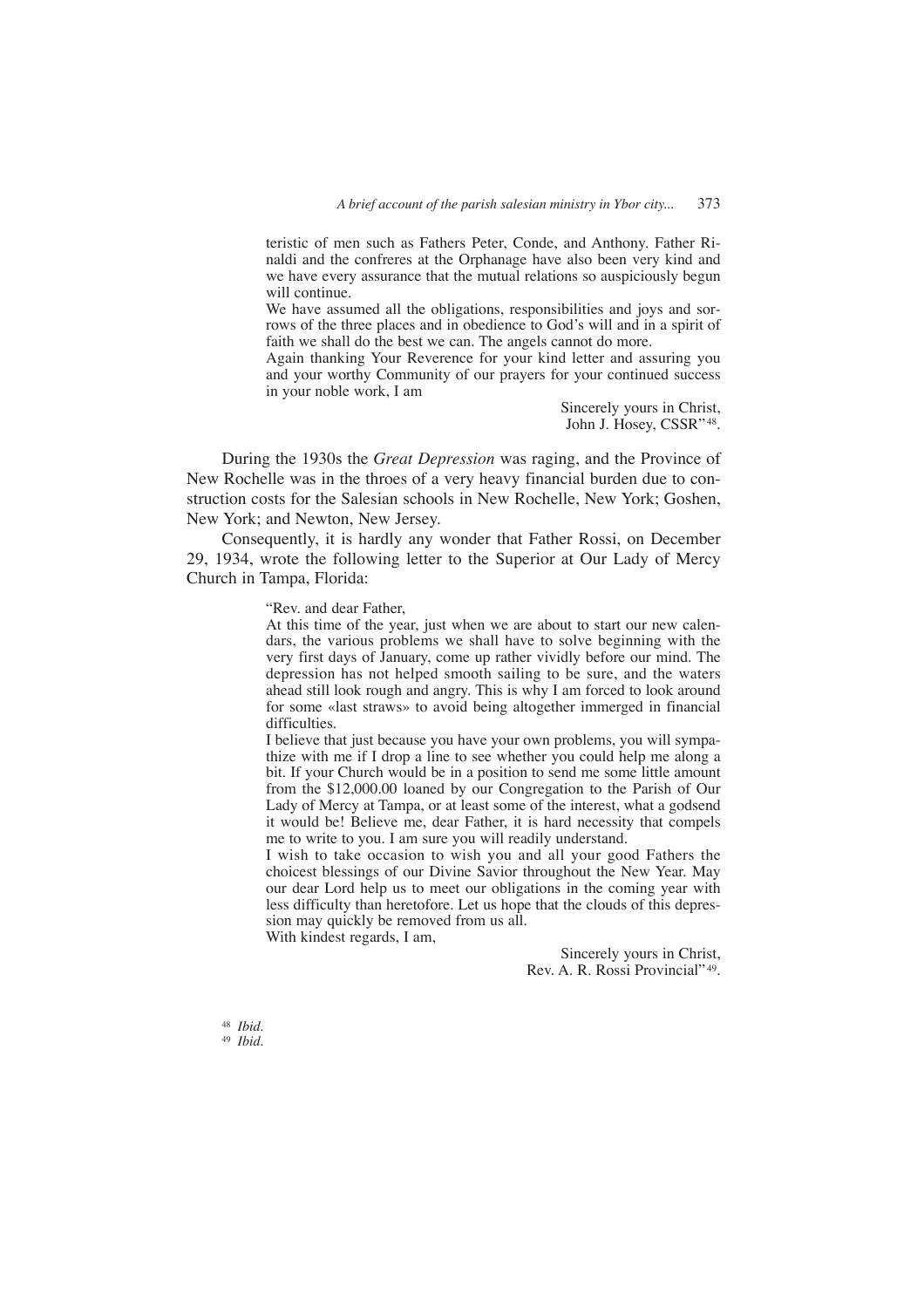There is no extant reply to the above letter, but we can assume there was an answer, for in time the debt of \$12,000.00 was paid to the Salesians.

Two Redemptorist Fathers arrived on August 21, 1934, to take charge of the three churches, but Father Peter Mayerhofer <sup>50</sup> remaine in order to inform the Redemptorists about the affairs of the three churches. Father Mayerhofer left Ybor City on September 4 of that year and took up new duties as Confessor and financial administrator in Hope Haven, the recently opened salesian school in marrero, Louisiana.

The two Redemptorist Fathers paid a visit to Mary, Help of Christians school on August 22. There the School band entertained them with a few pieces, and Father Louis Rinaldi<sup>51</sup> extended to them a warm welcoming speech. Father Hosey, the priest who was to be the Pastor, replied with a few very pleasant remarks about the school and the work of the Salesians 52.

## **Epilogue**

When the Salesians turned the care of the three churches over to the Redemptorist Fathers, Our Lady of Mercy Church was a wooden building in a corner lot at 17th Street and 10th Avenue. St. Joseph's in West Tampa and Most Holy Name parishes also had wooden churches, and like Our Lady of Mercy, conducted parish schools. Both of the latter schools were staffed by the Salesian Sisters.

During their stay in Ybor City, the Salesians at our Lady of Mercy

<sup>50</sup> Peter Mayerhofer was born on June 27, 1880 in Bavaria (Germany). He was a novice at Ivrea (Turin - Italy) in 1901, and professed triennial vows on October 1, 1902. He was sent to Mexico in 1904. There he had his practical training and was ordained on December 4, 1910. When persecution broke out, he came to the United States. Here he exercised his apostolate in parishes, and lastly in Hope Haven, Marrero, Louisiana, from 1934 until he died at DePaul Hospital in New Orleans, LA., on September 7, 1964, at the age of 84. Father Mayerhofer spoke German, English, Spanish, and Italian. He was a priest 54 years and 62 years a Salesian. Cf the obituary letter for Peter Mayerhofer.

<sup>51</sup> Louis Rinaldi was born on October 28, 1902, in Lu Monferrato (Alessandria, Italy). His grand uncle was Blessed Philip Rinaldi. At first he went to medical school and later decided to become a Salesian. Louis came to the United States as a missionary in October, 1922, and was a novice under Father Francis Binelli. He professed in 1923. His last year of theology was in Turin, and he was ordained in the Basilica of Mary, Help of Christians. Back in the United States, he at first worked at Salesian High School in New Rochelle, New York; then in Tampa as a parish curate in Ybor City, then as Catechist (Director of Religious Activities) in Mary, Help of Christians School in Tampa. In 1932 he was appointed Director of that School. From then on until he died on July 22, 1956, he was a Director in different schools. Father Louis was 53 years old, 33 years a salesian, and 27 years a priest. Cf the obituary letter for Father Louis Rinaldi.

<sup>52</sup> *Chronicle, 1926-1939*, p. 44, August 21 and September 4, 1934.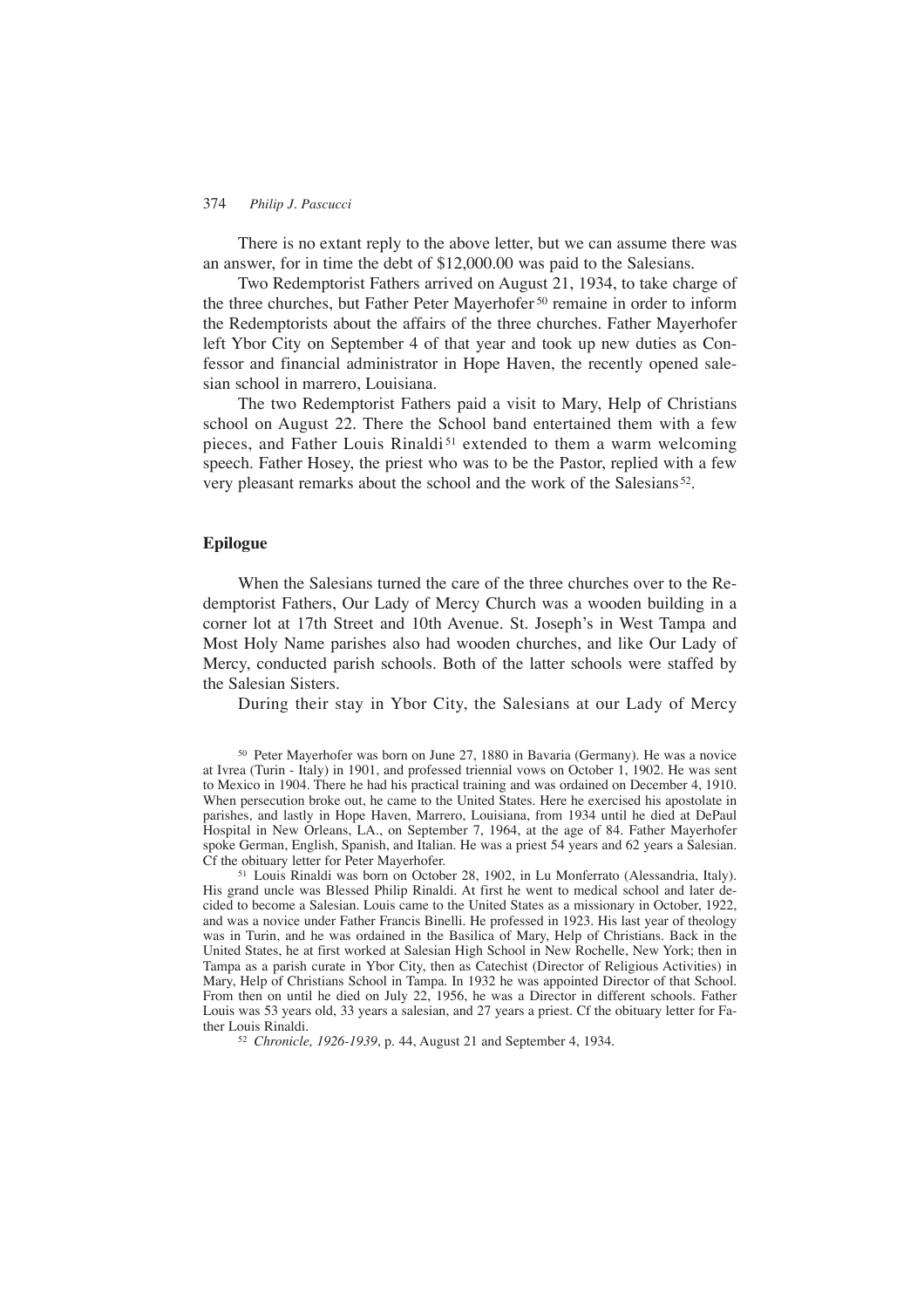Church added to the school erected by the Jesuits in 1921, an extensive wing with classrooms, study hall, and rooms for the teaching staff. The Sisters of St. Joseph were in charge of our Lady of Mercy school. The Salesians at the churches labored tirelessly in the formation of parish societies and instruction of the young.

There was much cooperation with the Salesians at Mary Help of Christians School and vice versa. All the Salesians in Tampa celebrated Don Bosco's Beatification in 1929 at Our Lady of Mercy Church. Salesians from the School helped with Sunday services at the three churches, and those from the parishes occasionally preached or heard confessions at the School<sup>53</sup>.

The various churches in Ybor City during those early years were unable to assimilate or Americanize the Latin immigrants. The reasons were largely external to church policies. Ignorance shown by clerics and protestant proselytizers of the sociocultural backgrounds of the Latins, and the political infighting within the Catholic church in Florida, influenced developments. Also, the weakness of the Catholic church and its protestant rivals in Ybor City was in direct proportion to the strength of the mutual aid societies, labor unions, and radical groups, and to their ideology.

Neither Catholics nor Protestants succeeded in challenging the apathy and even hostility toward organized religion in Ybor City. These feelings were in each of the Latin ethnic groups. These factors prevented full Americanization and assimilation of those groups of people.

Until well into the 1930s there was a continuance of folk religious practices apart from formal church connection, as well as the avoidance of church attendance by males, and a strong attachment to clubs which opposed participation by the church. Whatever success organized religion enjoyed occurred mostly among immigrant women 54.

In a 1935 letter to the Apostolic Delegate to America, an exasperated Bishop Patrick Barry of St. Augustine assessed the work of the Tampa church. Responding to questions concerning the condition of Italians in this location he explained:

> "There are members who should belong to the Church of many nationalities in Tampa, who never attend services, never receive the sacraments and whose lack of interest and support of church and school may be attributed to their membeorship in secret societies condemned by the Church.

> Some of the more prosperous Italians in Tampa belong to condemned societies and they are never seen in our churches nor do they send their

<sup>53</sup> *Ibid.,* pp. 5-44, passim.

<sup>54</sup> G. R. MORMINO - G. E. POZZETTA, *The immigrant world...,* pp. 228-229.